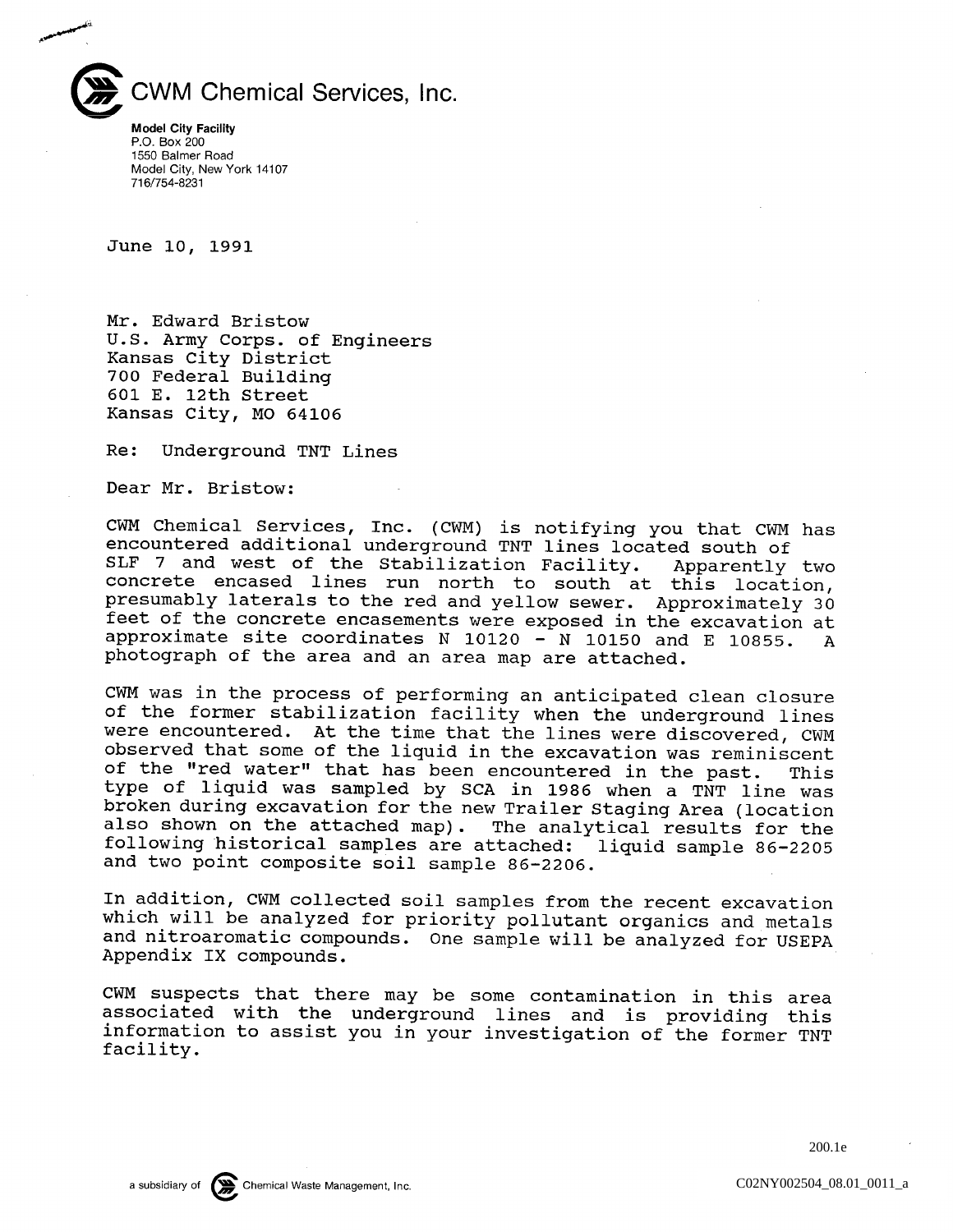Letter to Mr. Edward Bristow Underground TNT Lines May 31, 1991 **Page 2** 

Please contact me or Ms. Rebecca Park at 716-754-8231 with any comments or questions you may have

Sincerely,

CWM CHEMICAL SERVICES, INC.

 $\frac{1}{2}$   $\frac{1}{2}$   $\frac{1}{2}$   $\frac{1}{2}$   $\frac{1}{2}$  a. Antonetti, Ph.D, PE

Environmental Manager

REP rep

Attachment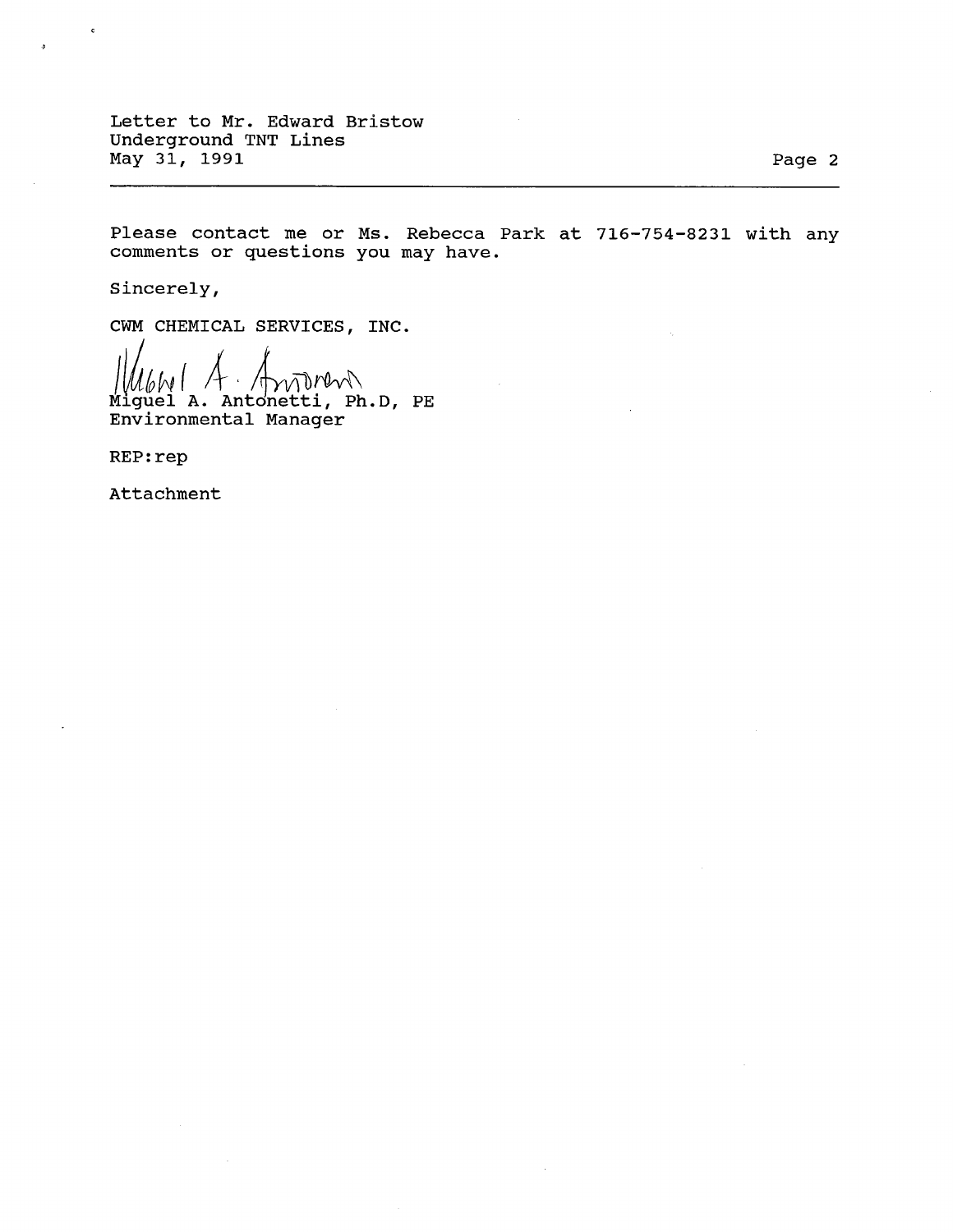cc: USEPA - Region II Mr. Andrew Bellina, w/out photo. Mr. Marwan Fanek Chief, Permits Administration Branch, w/o photo. NYSDEC - Albany Mr. Paul Counterman, w/o photo. Mr. William Wertz NYSDEC - Region 9 Mr. Louis Violanti, w/o photo. Mr. Steven Doleski, w/o photo. On-Site Monitors, w/o photo. NCHD

Dr. James DeVald, w/o photo.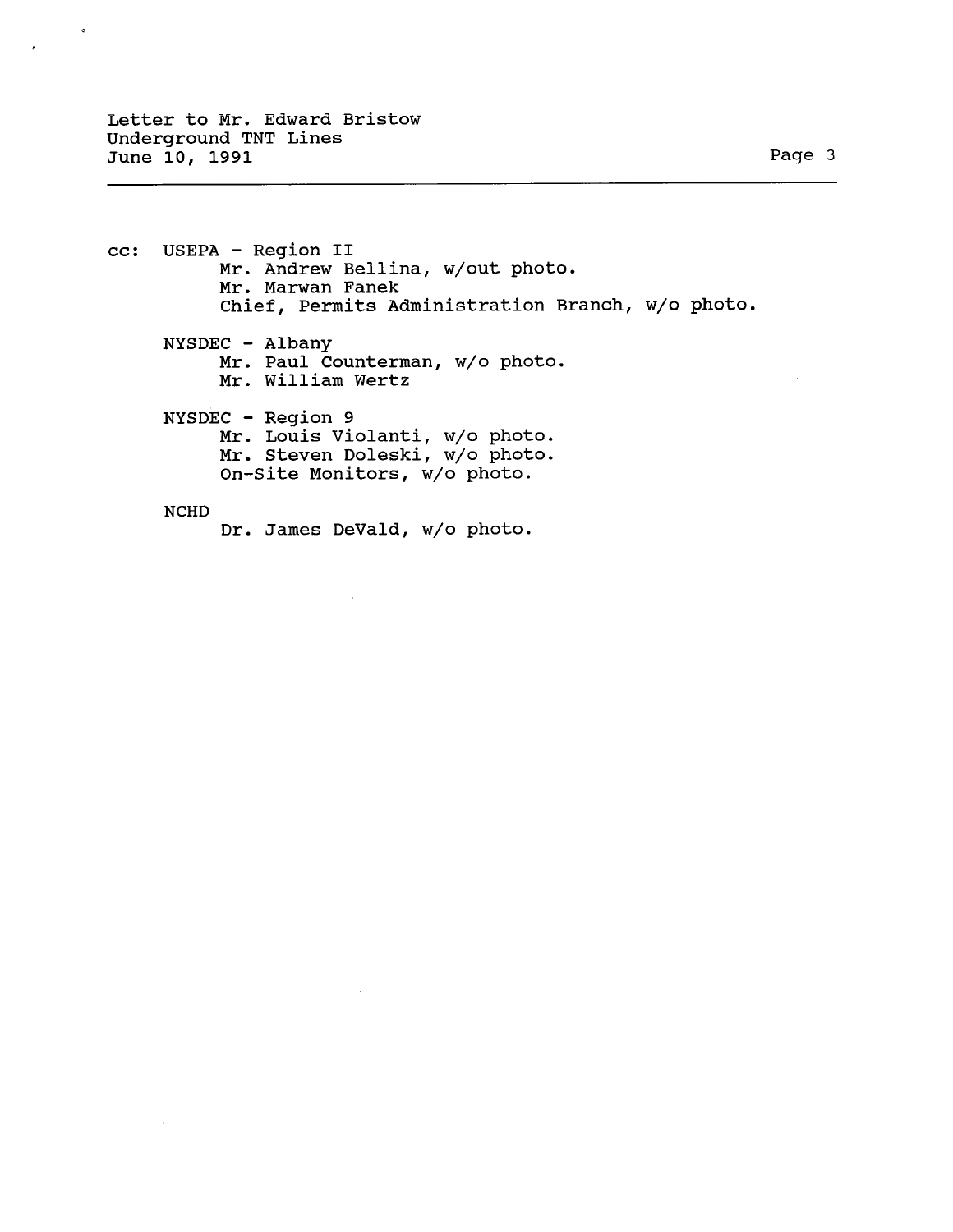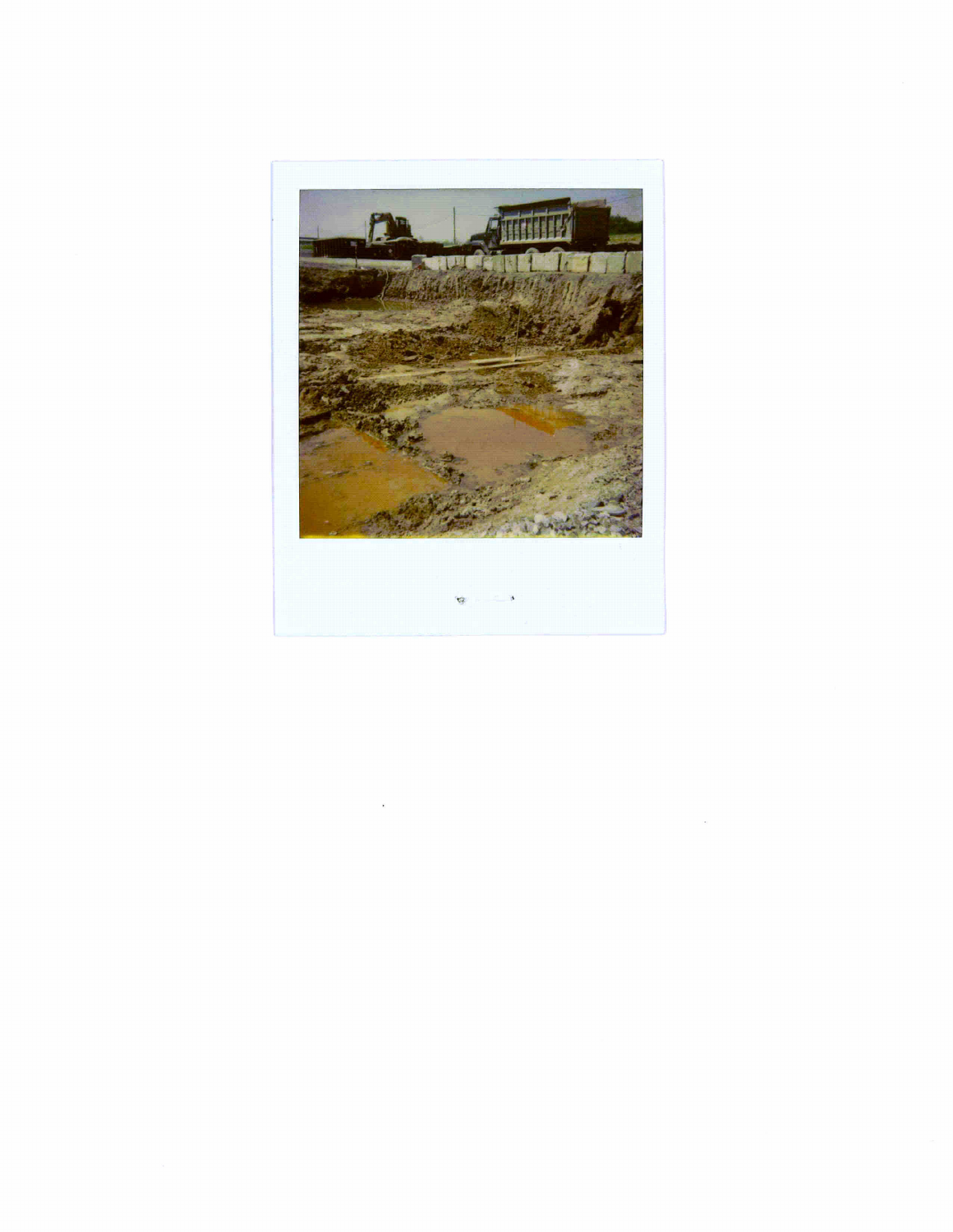

.<br>Nata wala ese

de l

Print of

 $\begin{array}{l} \left\langle \phi_{\alpha} \right\rangle_{\alpha}^{(k+1)} \\ \left\langle \phi_{\alpha} \right\rangle_{\alpha}^{(k+1)} \end{array}$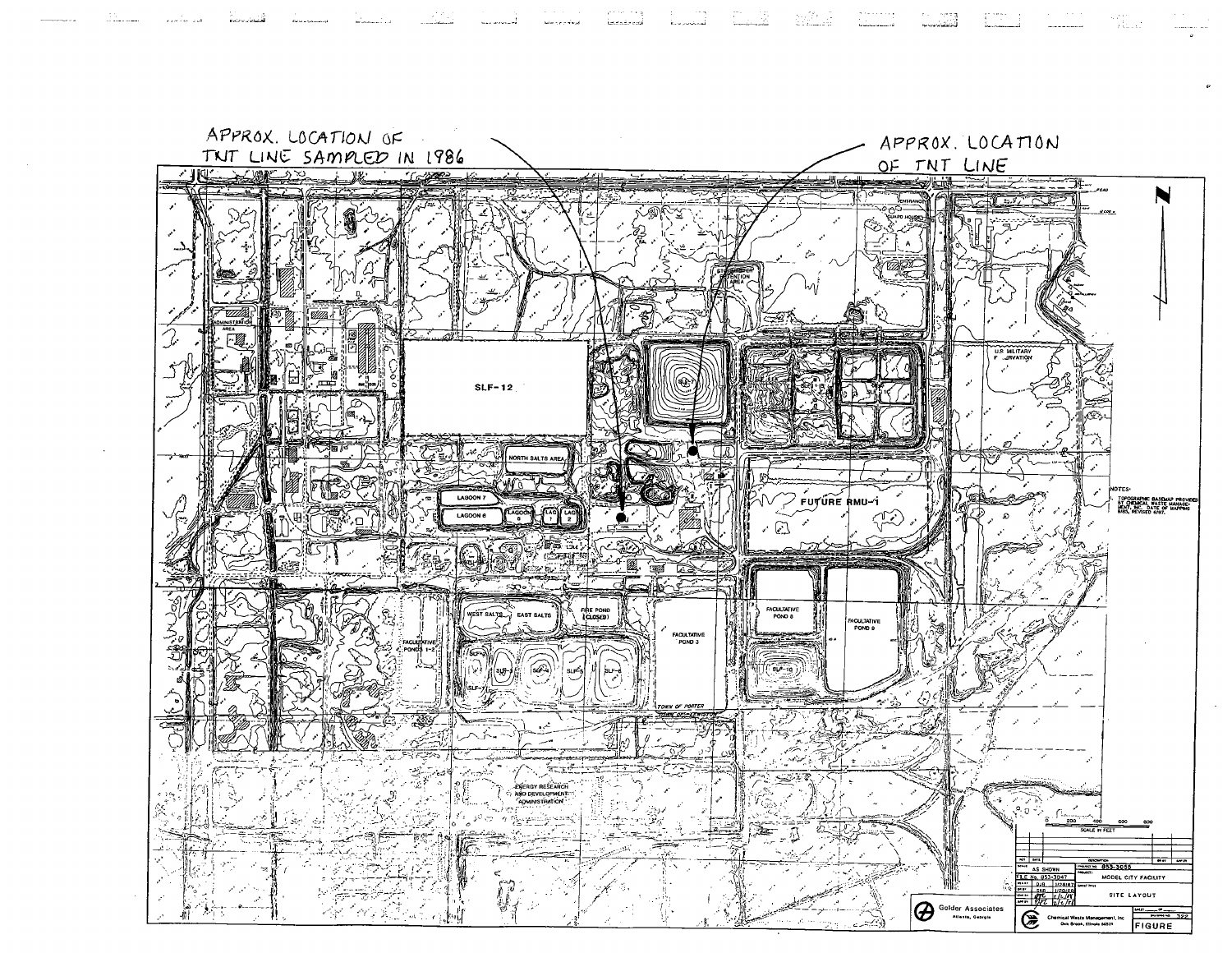$\Delta \sim 1$ 

 $\label{eq:2.1} \frac{1}{\sqrt{2\pi}}\int_{0}^{\pi} \frac{1}{\sqrt{2\pi}}\,d\mu_{\mu}$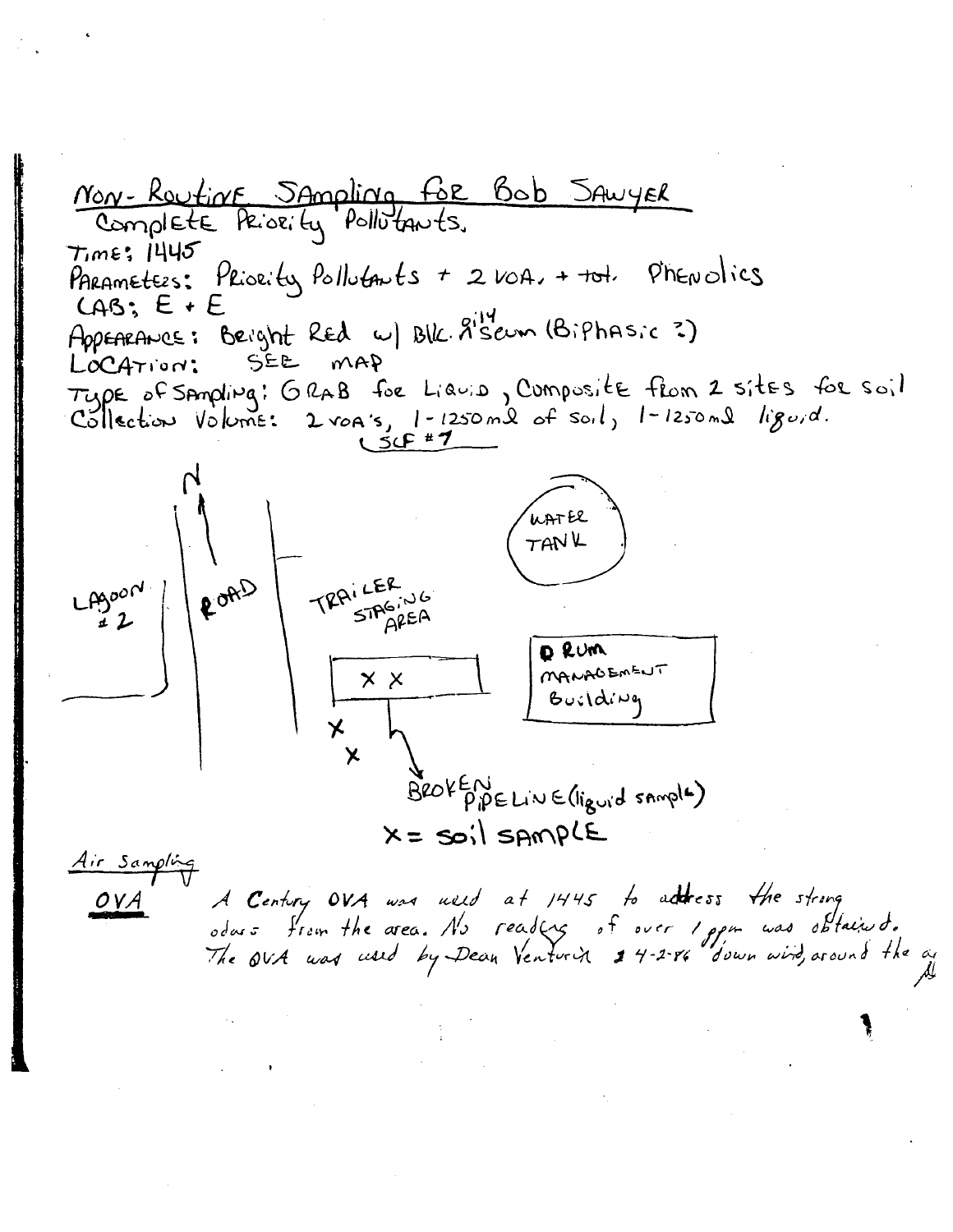

 $\hat{X}$ 

# ecology and environment, inc.

ANALYTICAL SERVICES CENTER, P.O. BOX D, BUFFALO, NEW YORK 14225, TEL. 716-631-0360 International Specialists in the Environmental Sciences

April 18, 1986

Mr. Dean Venturin SCA Chemical Services 1550 Balmer Road Model City, NY 14107

Dear Mr. Venturin:

Attached is the laboratory report of the analysis conducted on two samples received at the Analytical Services Center on April 1, 1986. Analysis was performed according to the procedures set forth in Test Methods for Evaluating Solid Waste, Physical/Chemical Methods, "SW-846, Second Edition, U.S. EPA, 1982 and "Methods for Organic Chemical Analysis of Municipal and Industrial Wastewater" EPA-600/ 4-82-057, July 1982.

The accuracy of all analyses depends upon the representative nature of the sample and the reliability of collection procedures as well as the accuracy of the laboratory analysis of the sample as submitted Ecology and Environment, Inc.'s activity and its representations with respect to these samples are limited solely to the laboratory analysis of the samples presented to it.

All samples, on which this report is based, will be retained by E & E for a period of 30 days from the date of this report, unless otherwise instructed by the client. If additional storage of samples is requested by the client, a storage fee of  $$1.00/s$ ample container per month will be charged for each sample, with such charges accruing until destruction of the samples is authorized by the client.

Very truly yours

Say Han / FAS

Gary Hahn, Manager Analytical Services Center

 $GH/ds$ enclosure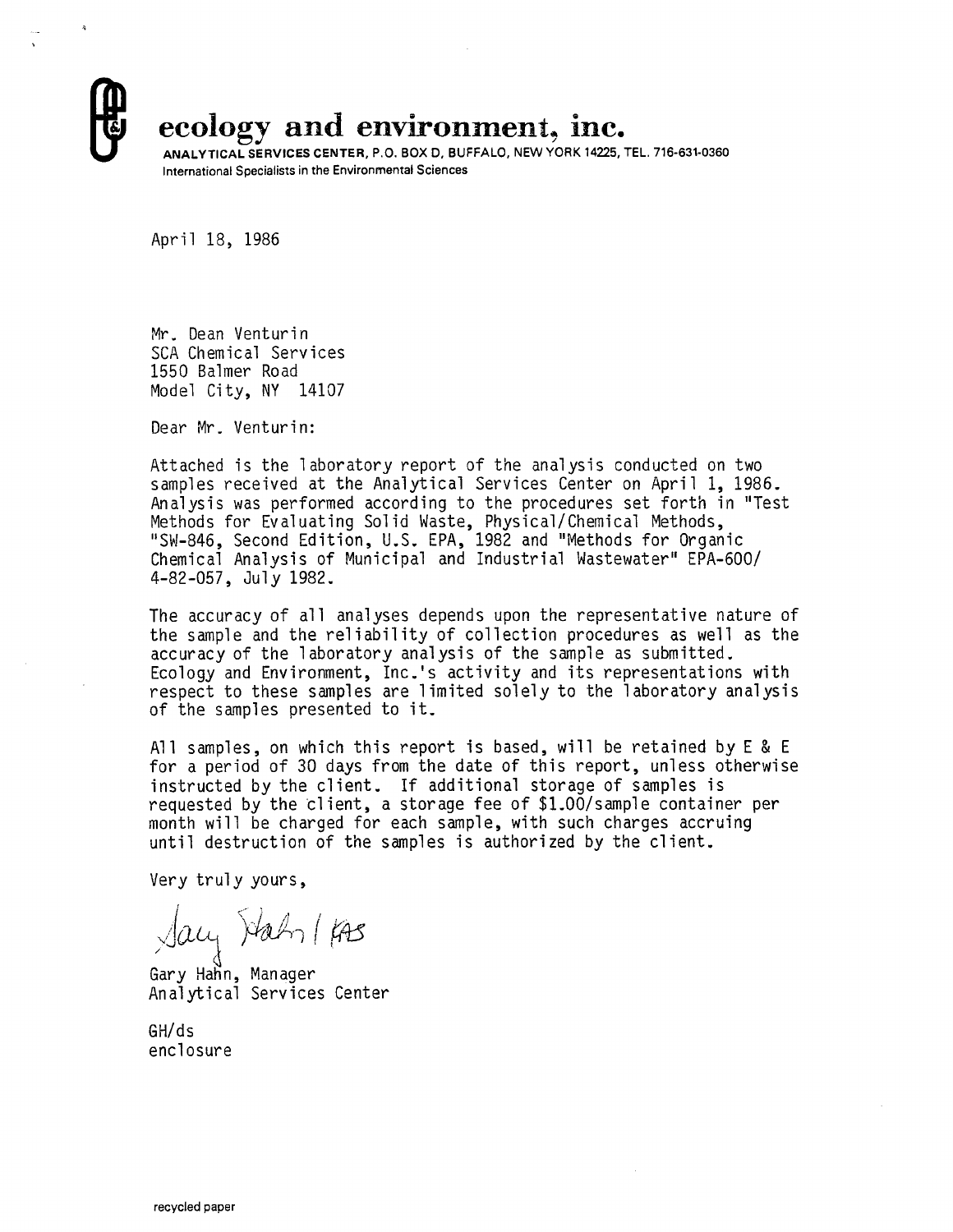#### RESULTS OF WATER ANALYSIS FOR PRIORITY POLLUTAN VOLATILE ORGANIC COMPOUNDS

all results in ug/L  $\sim 10$ 

|       |                |                           | $E$ & $E$ Lab Number 86- | 2205                          |
|-------|----------------|---------------------------|--------------------------|-------------------------------|
| PP#   | CAS#           | Compound                  | Sample Identity          | Trailer Staging Area (4-1-86) |
| (4V)  | $71 - 43 - 2$  | benzene                   |                          | <50                           |
| (6V)  | $56 - 23 - 5$  | carbon tetrachloride      |                          | $50$                          |
| (7V)  | $108 - 90 - 7$ | chlorobenzene             |                          | 50 <sub>o</sub>               |
| (10V) | $107 - 06 - 2$ | 1,2-dichloroethane        |                          | $50*$                         |
| (11V) | $71 - 55 - 6$  | 1,1,1-trichloroethane     |                          | $50*$                         |
| (13V) | $75 - 34 - 3$  | 1,1-dichloroethane        |                          | $50$                          |
| (14V) | $79 - 00 - 5$  | 1,1,2-trichloroethane     |                          | $50$                          |
| (15V) | $79 - 34 - 5$  | 1,1,2,2-tetrachloroethane |                          | $50$                          |
| (16V) | $75 - 00 - 3$  | chloroethane              |                          | $50$                          |
| (19V) | $110 - 75 - 8$ | 2-chloroethylvinyl ether  |                          | 50                            |
| (23V) | $67 - 66 - 3$  | chloroform                |                          | 50                            |
| (29V) | $75 - 35 - 4$  | 1,1-dichloroethene        |                          | 50                            |
| (30V) | $156 - 60 - 5$ | trans-1,2-dichloroethene  |                          | 50                            |
| (32V) | $78 - 87 - 5$  | 1,2-dichloropropane       |                          | 50                            |
| (33V) | 10061-02-6     | trans-1,3-dichloropropene |                          | $50$                          |
|       | 10061-01-05    | cis-1,3-dichloropropene   |                          | 50                            |
| (38V) | $100 - 41 - 4$ | ethylbenzene              |                          | 50                            |
| (44V) | $75 - 09 - 2$  | Š.<br>methylene chloride  |                          | 200                           |
| (45V) | $74 - 87 - 3$  | chloromethane             |                          | 50 <sub>0</sub>               |
| (46V) | $74 - 83 - 9$  | bromomethane              |                          | 50                            |
| (47V) | $75 - 25 - 2$  | bromoform                 |                          | 50                            |
| (48V) | $75 - 27 - 4$  | bromodichloromethane      |                          | <50                           |
| (51V) | $124 - 48 - 1$ | chlorodibromomethane      |                          | $50$                          |
| (85V) | $127 - 18 - 4$ | tetrachloroethene         |                          | 50 <sub>2</sub>               |
| (86V) | $108 - 88 - 3$ | toluene                   |                          | 410                           |
| (87V) | $79 - 01 - 6$  | trichloroethene           |                          | 56                            |
| (88V) | $75 - 01 - 4$  | vinyl chloride            |                          | 50                            |
|       | $67 - 64 - 1$  | acetone                   |                          | $50$                          |
|       | $75 - 15 - 0$  | carbon disulfide          |                          | <50                           |
|       | $78 - 93 - 3$  | 2-butanone                |                          | <50                           |
|       | 108-05-4       | vinyl acetate             |                          | $50$                          |
|       | $591 - 78 - 6$ | 4-methyl-2-pentanone      |                          | 50                            |
|       | $108 - 10 - 1$ | 2-hexanone                |                          | $50$                          |
|       | $100 - 42 - 5$ | styrene                   |                          | $50$                          |
|       |                | total xylenes             |                          | 62                            |
|       |                |                           |                          |                               |

Compound present below measurable detection limit

 $\ddot{\phantom{a}}$ 

 $\ddot{\phantom{0}}$ 

U-3108

 $\label{eq:2.1} \frac{1}{\sqrt{2\pi}}\int_{0}^{\infty}\frac{1}{\sqrt{2\pi}}\left(\frac{1}{\sqrt{2\pi}}\right)^{2\alpha} \frac{1}{\sqrt{2\pi}}\int_{0}^{\infty}\frac{1}{\sqrt{2\pi}}\left(\frac{1}{\sqrt{2\pi}}\right)^{2\alpha} \frac{1}{\sqrt{2\pi}}\frac{1}{\sqrt{2\pi}}\int_{0}^{\infty}\frac{1}{\sqrt{2\pi}}\frac{1}{\sqrt{2\pi}}\frac{1}{\sqrt{2\pi}}\frac{1}{\sqrt{2\pi}}\frac{1}{\sqrt{2\pi}}\frac{1}{\sqrt{$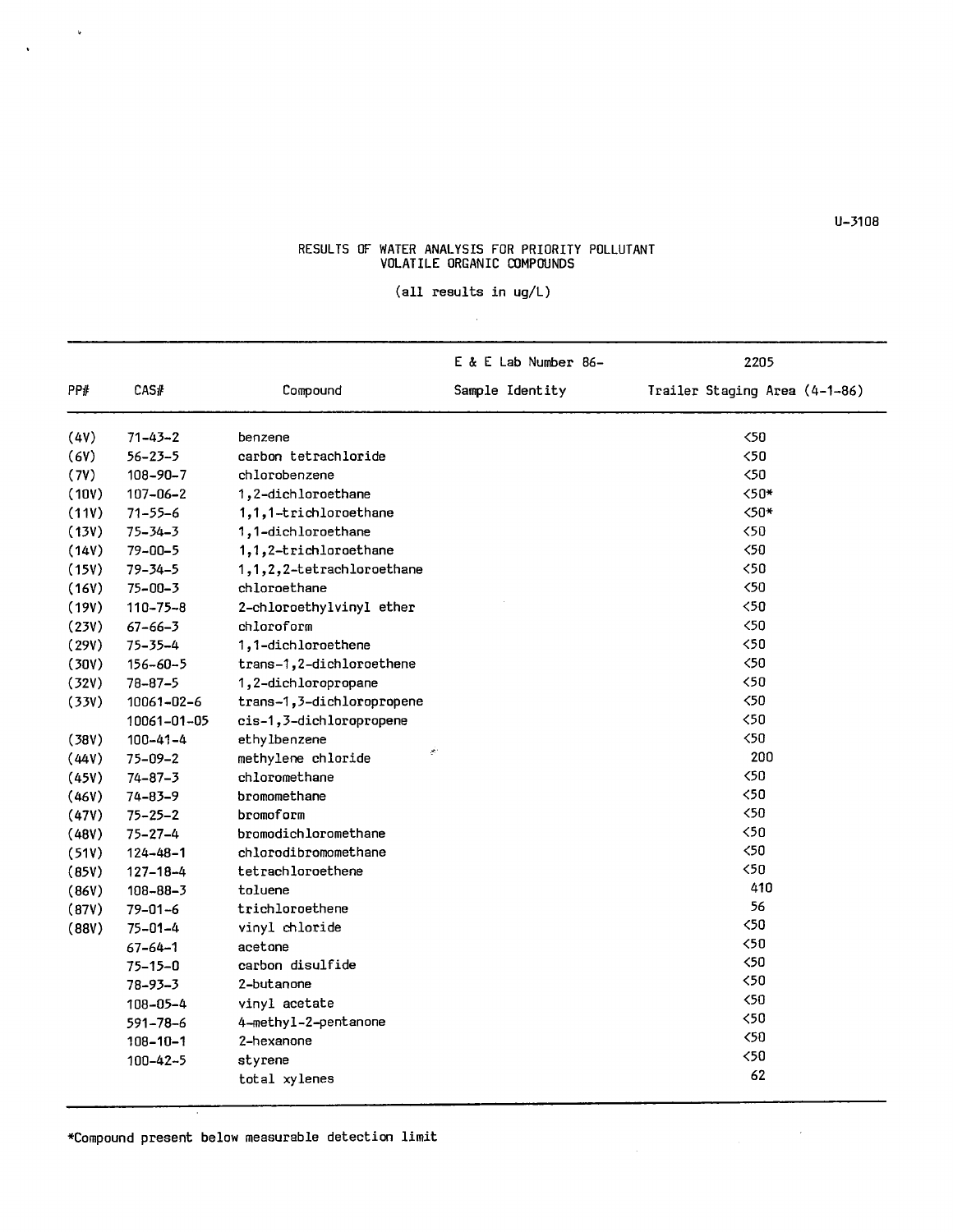#### RESULTS OF SOIL ANALYSIS FOR PRIORITY POLLUTAN VOLATILE ORGANIC COMPOUNDS

(all results in mg/kg as received)

|       |                |                           | $E$ & $E$ Lab Number 86- | 2206                          |
|-------|----------------|---------------------------|--------------------------|-------------------------------|
| PP#   | CASF           | Compound                  | Sample Identity          | Trailer Staging Area (4-1-86) |
| (4V)  | $71 - 43 - 2$  | benzene                   |                          | $\leq 1$                      |
| (6V)  | $56 - 23 - 5$  | carbon tetrachloride      |                          | $\leq 1$                      |
| (7V)  | $108 - 90 - 7$ | chlorobenzene             |                          | $\leq 1$                      |
| (10V) | $107 - 06 - 2$ | 1,2-dichloroethane        |                          | $\leq 1$                      |
| (11V) | $71 - 55 - 6$  | 1,1,1-trichloroethane     |                          | $\langle$ 1                   |
| (13V) | $75 - 34 - 3$  | 1,1-dichloroethane        |                          | $\leq 1$                      |
| (14V) | $79 - 00 - 5$  | 1,1,2-trichloroethane     |                          | $\leq 1$                      |
| (15V) | $79 - 34 - 5$  | 1,1,2,2-tetrachloroethane |                          | $\leq 1$                      |
| (16V) | $75 - 00 - 3$  | chloroethane              |                          | $\leq 1$                      |
| (19V) | $110 - 75 - 8$ | 2-chloroethylvinyl ether  |                          | $\leq 1$                      |
| (23V) | $67 - 66 - 3$  | chloroform                |                          | $\leq$ 1                      |
| (29V) | $75 - 35 - 4$  | 1,1-dichloroethene        |                          | $\leq 1$                      |
| (30V) | $156 - 60 - 5$ | trans-1,2-dichloroethene  |                          | $\leq 1$                      |
| (32V) | $78 - 87 - 5$  | 1,2-dichloropropane       |                          | $\leq 1$                      |
| (33V) | 10061-02-6     | trans-1,3-dichloropropene |                          | $\triangleleft$               |
|       | 10061-01-05    | cis-1,3-dichloropropene   |                          | $\leq 1$                      |
| (38V) | $100 - 41 - 4$ | ethylbenzene              |                          | $\leq$ 1                      |
| (44V) | $75 - 09 - 2$  | methylene chloride        |                          | $\leq 1$                      |
| (45V) | $74 - 87 - 3$  | chloromethane<br>÷        |                          | $\leq 1$                      |
| (46V) | $74 - 83 - 9$  | bromomethane              |                          | $\leq 1$                      |
| (47V) | $75 - 25 - 2$  | bromoform                 |                          | $\leq 1$                      |
| (48V) | $75 - 27 - 4$  | bromodichloromethane      |                          | $\leq 1$                      |
| (51V) | $124 - 48 - 1$ | chlorodibromomethane      |                          | $\leq$ 1                      |
| (85V) | $127 - 18 - 4$ | tetrachloroethene         |                          | $\leq 1$                      |
| (86V) | $108 - 88 - 3$ | toluene                   |                          | 13                            |
| (87V) | $79 - 01 - 6$  | trichloroethene           |                          | $\leq 1$                      |
| (88V) | $75 - 01 - 4$  | vinyl chloride            |                          | $\leq 1$                      |
|       | $67 - 64 - 1$  | acetone                   |                          | $\leq 1$                      |
|       | $75 - 15 - 0$  | carbon disulfide          |                          | $\langle 1$                   |
|       | $78 - 93 - 3$  | 2-butanone                |                          | 85                            |
|       | 108-05-4       | vinyl acetate             |                          | $\leq 1$                      |
|       | $591 - 78 - 6$ | 4-methyl-2-pentanone      |                          | $\leq 1$                      |
|       | $108 - 10 - 1$ | 2-hexanone                |                          | $\leq 1$                      |
|       | $100 - 42 - 5$ | styrene                   |                          | $\leq 1$                      |
|       |                | total xylenes             |                          | $\leq 1$                      |

Compound present below measurable detection limit

 $\sim$   $\alpha$ 

 $\sim$ 

 $\bar{\mathbf{a}}$ 

 $\hat{\boldsymbol{\beta}}$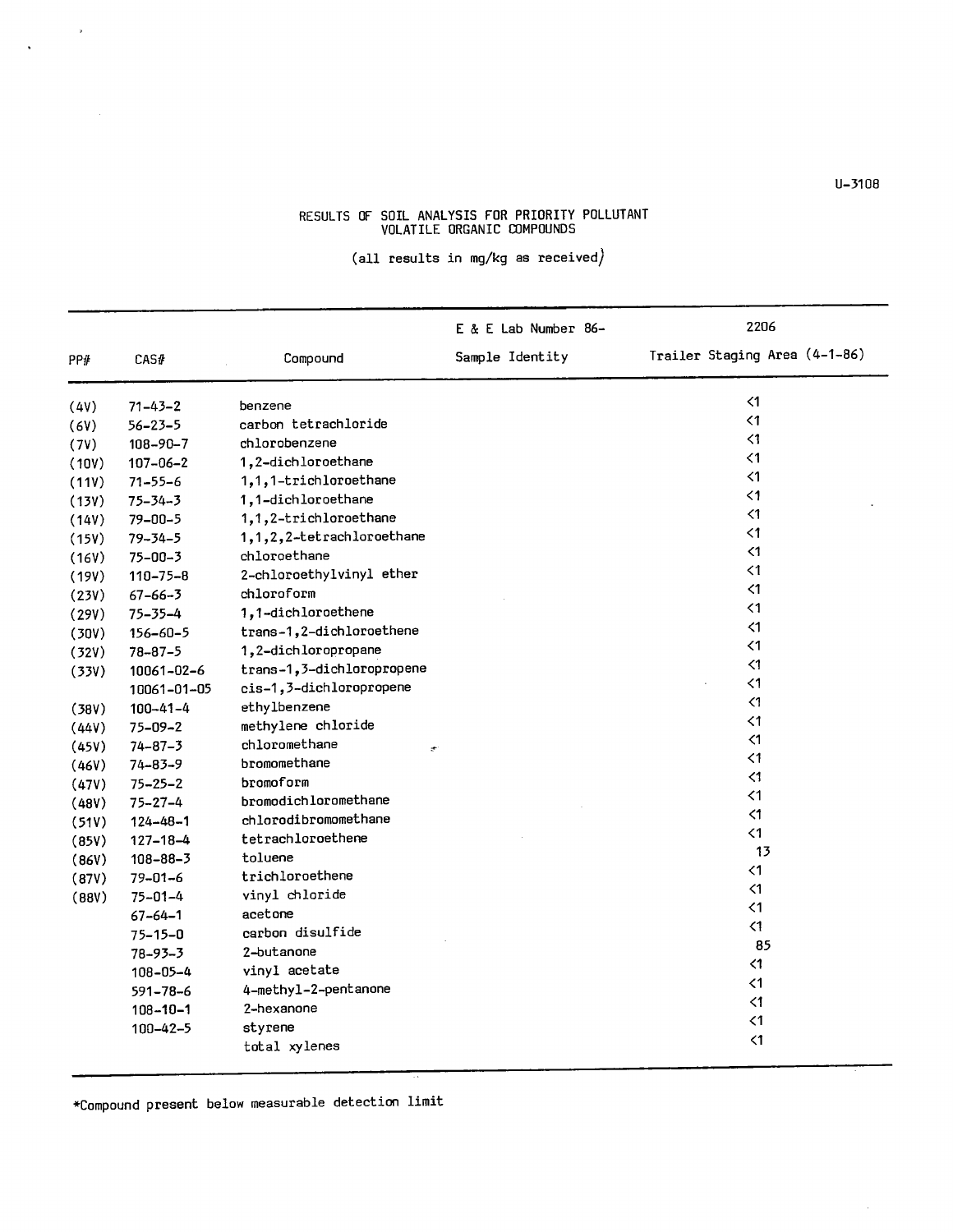#### RESULTS OF WATER ANALYSIS FOR PRIORITY POLLUTAN ACID COMPOUNDS

 $\sim$ 

 $\hat{\mathcal{A}}$ 

all results in ug/L

| $PP$ # | $CAS$ #        | Compound                   | $E$ & $E$ Number 86-<br>Sample Identity | 2205<br>Trailer Staging<br>Area (4-1-86) |
|--------|----------------|----------------------------|-----------------------------------------|------------------------------------------|
| (21A)  | $88 - 06 - 2$  | 2.4.6-trichlorophenol      |                                         | $\leq 100$                               |
| (22A)  | $59 - 50 - 7$  | p-chloro-m-cresol          |                                         | <100                                     |
| (24A)  | $95 - 57 - 8$  | 2-chlorophenol             |                                         | $<100*$                                  |
| (31A)  | 120-83-2       | 2.4-dichlorophenol         |                                         | $100$                                    |
| (34A)  | 105–67–9       | 2,4-dimethylphenol         |                                         | $100$                                    |
| (57A)  | $88 - 75 - 5$  | 2-nitrophenol              |                                         | $100$                                    |
| (58A)  | 100-02-7       | 4-nitrophenol              |                                         | $100$                                    |
| (59A)  | $51 - 28 - 5$  | 2,4-dinitrophenol          |                                         | $500$                                    |
| (60A)  | 534–52–1       | 4.6-dinitro-2-methylphenol |                                         | $500$                                    |
| (64A)  | $87 - 86 - 5$  | pentachlorophenol          |                                         | <300                                     |
| (65A)  | $108 - 95 - 2$ | phenol                     |                                         | $< 100*$                                 |

Compound present below measurable detection limits

 $\sim$ 

 $\hat{\mathbf{v}}$ 

 $\ddot{\phantom{a}}$ 

U-3108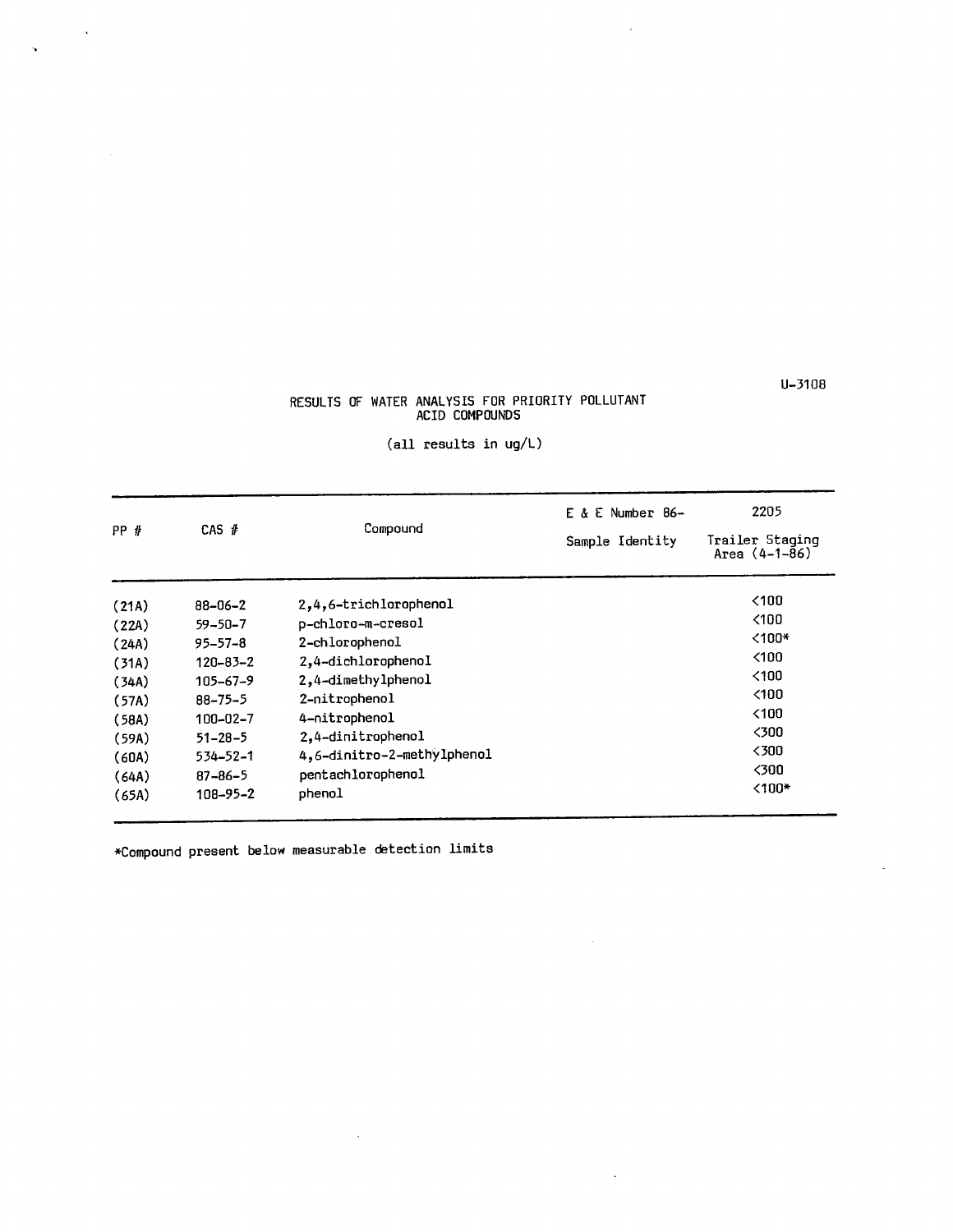#### RESULTS OF SOIL ANALYSIS FOR PRIORITY POLLUTAN ACID COMPOUND

 $\mathcal{O}(\mathbf{e})$ 

 $\sim$ 

all results in mg/kg as received

| PP#   | CAS #          | Compound                   | $E & E$ Number 86-<br>Sample Identity | 2206<br>Trailer Staging<br>Area (4-1-86) |
|-------|----------------|----------------------------|---------------------------------------|------------------------------------------|
| (21A) | $88 - 06 - 2$  | 2,4,6-trichlorophenol      |                                       | $100$                                    |
| (22A) | $59 - 50 - 7$  | p-chloro-m-cresol          |                                       | $100$                                    |
| (24A) | $95 - 57 - 8$  | 2-chlorophenol             |                                       | $100$                                    |
| (31A) | $120 - 83 - 2$ | 2,4-dichlorophenol         |                                       | $100$                                    |
| (34A) | $105 - 67 - 9$ | 2,4-dimethylphenol         |                                       | $100$                                    |
| (57A) | $88 - 75 - 5$  | 2-nitrophenol              |                                       | $100$                                    |
| (58A) | 100-02-7       | 4-nitrophenol              |                                       | $100$                                    |
| (59A) | $51 - 28 - 5$  | 2,4-dinitrophenol          |                                       | $500$                                    |
| (60A) | $534 - 52 - 1$ | 4,6-dinitro-2-methylphenol |                                       | ≺300                                     |
| (64A) | $87 - 86 - 5$  | pentachlorophenol          |                                       | $500$                                    |
| (65A) | 108-95-2       | phenol                     |                                       | $100$                                    |

 $\label{eq:2} \frac{1}{\sqrt{2}}\sum_{i=1}^n\frac{1}{\sqrt{2}}\sum_{i=1}^n\frac{1}{\sqrt{2}}\sum_{i=1}^n\frac{1}{\sqrt{2}}\sum_{i=1}^n\frac{1}{\sqrt{2}}\sum_{i=1}^n\frac{1}{\sqrt{2}}\sum_{i=1}^n\frac{1}{\sqrt{2}}\sum_{i=1}^n\frac{1}{\sqrt{2}}\sum_{i=1}^n\frac{1}{\sqrt{2}}\sum_{i=1}^n\frac{1}{\sqrt{2}}\sum_{i=1}^n\frac{1}{\sqrt{2}}\sum_{i=1}^n\frac{1$ 

 $\sim 10^6$ 

 $\sim 10^7$ 

 $U - 3108$ 

 $\sim$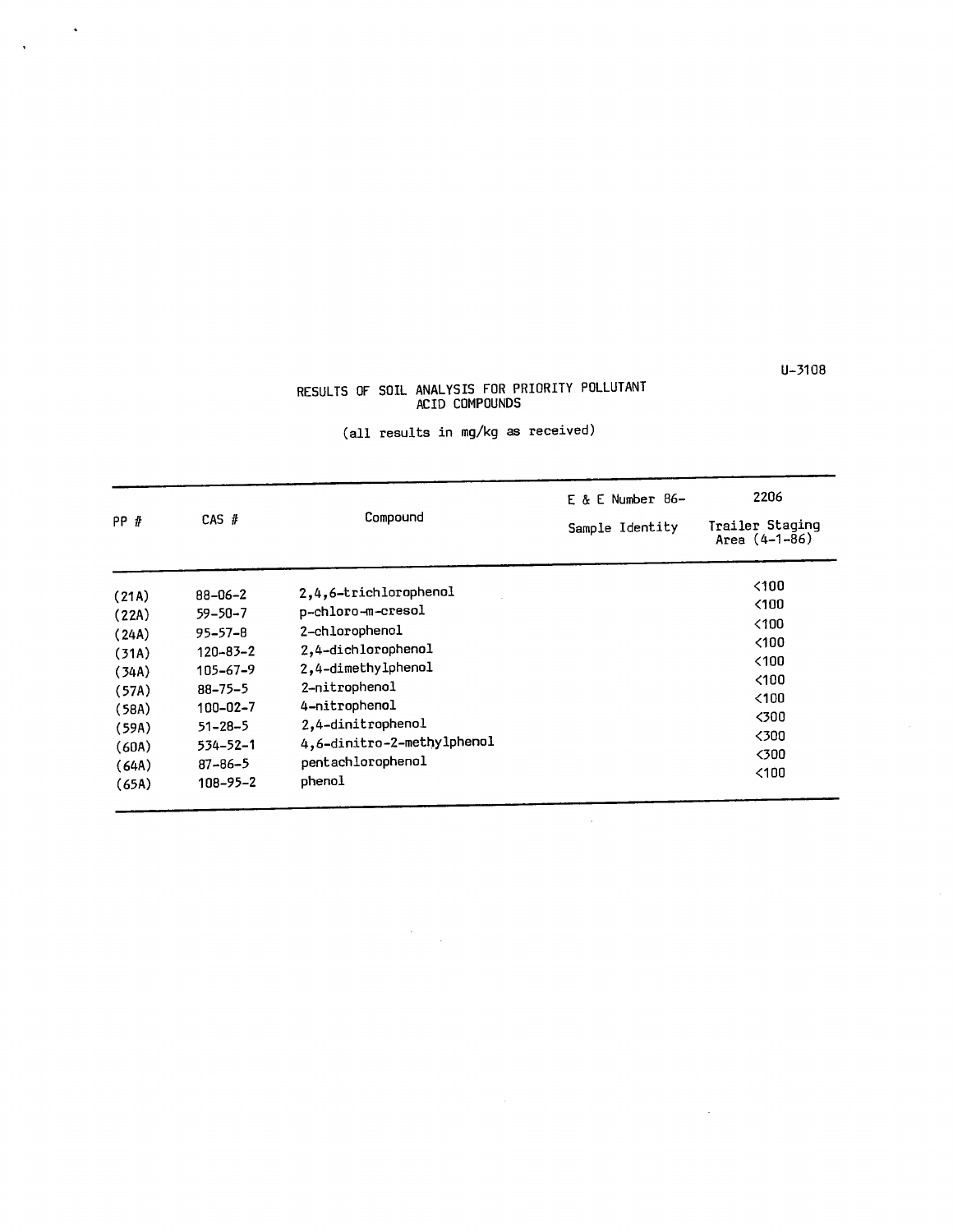## RESULTS OF WATER ANALYSIS FOR PRIORITY POLLUTAN BASE/NEUTRAL COMPOUNDS<br>(all results in ug/L)

. . . Li

 $\sim$ 

 $\ddot{\phantom{0}}$ 

 $\overline{\phantom{a}}$ 

|       |                |                             | $E$ & $E$ Lab No. 85- | 2205                             |
|-------|----------------|-----------------------------|-----------------------|----------------------------------|
| PP #  | $CAS$ #        | Compound                    | Sample Identity       | Trailer Staging<br>Area (4-1-86) |
| (1B)  | $83 - 32 - 9$  | acenaphthene                |                       | $100$                            |
| (5B)  | $92 - 87 - 5$  | benzidine                   |                       | $500$                            |
| (8B)  | $120 - 82 - 1$ | 1,2,4-trichlorobenzene      |                       | $100$                            |
| (9B)  | $118 - 74 - 1$ | hexachlorobenzene           |                       | $100$                            |
| (12B) | $67 - 72 - 1$  | hexachloroethane            |                       | $100$                            |
| (18B) | $111 - 44 - 4$ | bis(2-chloroethyl)ether     |                       | $100$                            |
| (20B) | $91 - 58 - 7$  | 2-chloronaphthalene         |                       | $100$                            |
| (25B) | $95 - 50 - 1$  | 1,2-dichlorobenzene         |                       | $100$                            |
| (26B) | $541 - 73 - 1$ | 1,3-dichlorobenzene         |                       | $100$                            |
| (27B) | $106 - 46 - 7$ | 1,4-dichlorobenzene         |                       | $100$                            |
| (28B) | $91 - 94 - 1$  | 3,3'-dichlorobenzidine      |                       | $500$                            |
| (35B) | $121 - 14 - 2$ | 2,4-dinitrotoluene          |                       | 42,000                           |
| (36B) | 606-20-2       | 2,6-dinitrotoluene          |                       | 18,000                           |
| (37B) | $122 - 66 - 7$ | 1,2-diphenylhydrazine       |                       | $100$                            |
| (39B) | $206 - 44 - 0$ | fluoranthene                |                       | $100$                            |
| (40B) | 7005-72-3      | 4-chlorophenyl phenyl ether |                       | $100$                            |
| (41B) | $101 - 55 - 3$ | 4-bromophenyl phenyl ether  |                       | $100$                            |
| (42B) | 39638-32-9     | bis(2-chloroisopropyl)ether |                       | $100$                            |
| (43B) | $111 - 91 - 1$ | bis(2-chloroetoxy)methane   |                       | < 100                            |
| (52B) | $87 - 68 - 3$  | hexachlorobutadiene         |                       | $100$                            |
| (53B) | $77 - 47 - 4$  | hexachlorocyclopentadiene   |                       | $100$                            |
| (54B) | 78-59-1        | isophorone                  |                       | < 100                            |
| (55B) | $91 - 20 - 1$  | naphthalene                 |                       | $< 100*$                         |
| (56B) | $98 - 95 - 3$  | nitrobenzene                |                       | $100$                            |
| (62B) | $86 - 30 - 6$  | N-nitrosodiphenylamine      |                       | $100$                            |
| (63B) | $621 - 64 - 7$ | N-nitrosodipropylamine      |                       | $100$                            |
| (66B) | $117 - 81 - 0$ | bis(2-ethylhexyl) phthalate |                       | $100$                            |
| (67B) | $85 - 68 - 7$  | benzyl butyl phthalate      |                       | $100$                            |
| (68B) | $84 - 74 - 2$  | di-n-butyl phthalate        |                       | $100$                            |
| (69B) | 117-84-0       | di-n-octyl phthalate        |                       | $100$                            |
| (70B) | $84 - 66 - 2$  | diethyl phthalate           |                       | $100$                            |
| (71B) | $131 - 11 - 3$ | dimethyl phthalate          |                       | $100$                            |
| (72B) | $56 - 55 - 3$  | benzo(a)anthracene          |                       | $100$                            |
| (73B) | $50 - 32 - 8$  | benzo(a)pyrene              |                       | $100$                            |
| (74B) | 205-99-2       | benzo(b)fluoranthene        |                       | $100$                            |
| (75B) | 207-08-9       | benzo(k)fluoranthene        |                       | < 100                            |
| (76B) | $218 - 01 - 9$ | chrysene                    |                       | $100$                            |
|       | $208 - 96 - 8$ | acenaphthylene              |                       | < 100                            |
| (77B) | $120 - 12 - 7$ | anthracene                  |                       | < 100                            |
| (78B) | $191 - 24 - 2$ | benzo(ghi)perylene          |                       | $100$                            |
| (79B) | $86 - 73 - 7$  | fluorene                    |                       | $100$                            |
| (80B) | $85 - 01 - 8$  | phenanthrene                |                       | $< 100*$                         |
| (81B) |                | dibenzo(a,h)anthracene      |                       | $100$                            |
| (82B) | $53 - 70 - 3$  | indeno(1,2,3-cd)pyrene      |                       | < 100                            |
| (83B) | 193-39-5       |                             |                       | $100$                            |
| (84B) | 129-00-0       | pyrene                      |                       |                                  |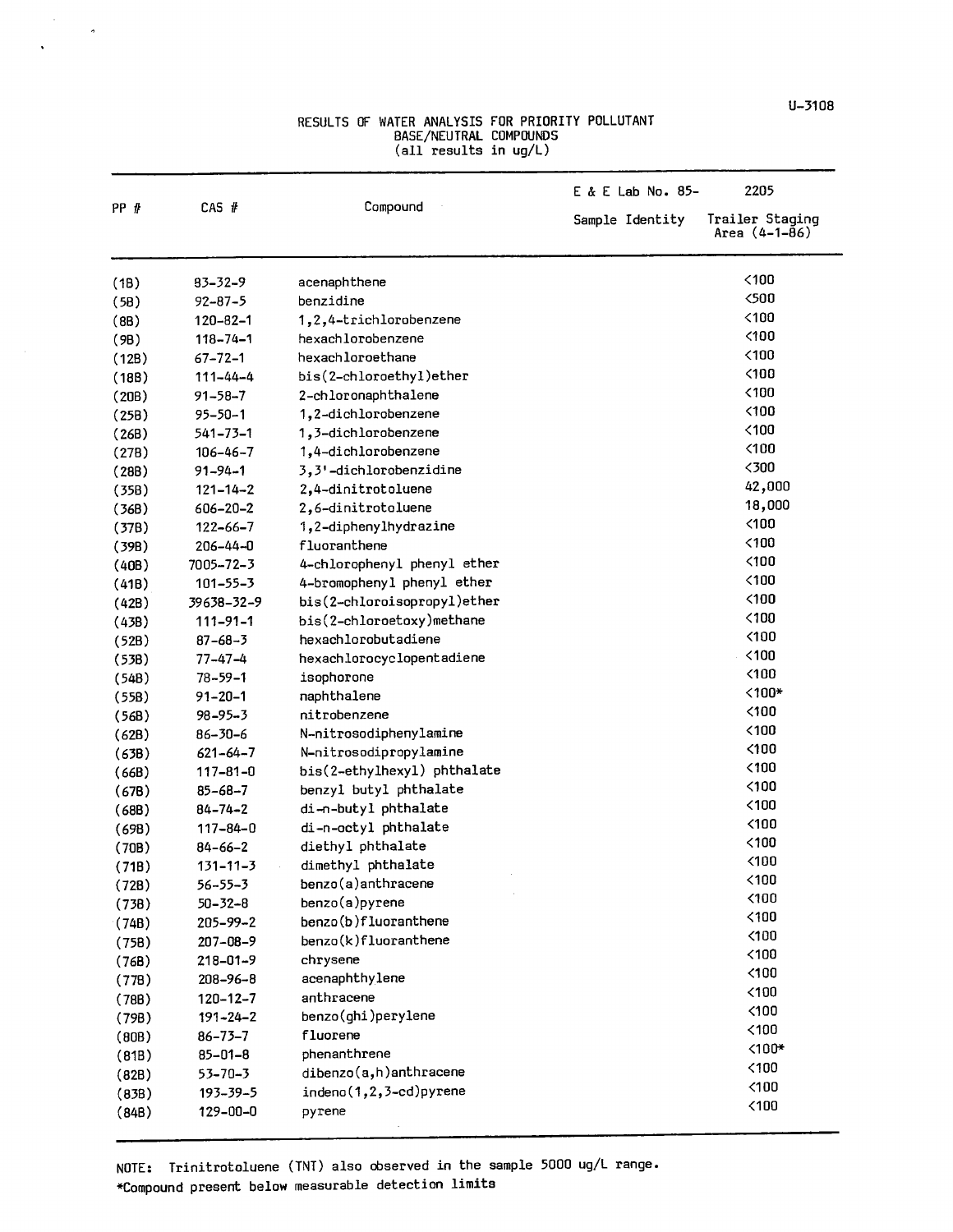$\sim$ 

## RESULTS OF SOIL ANALYSIS FOR PRIORITY POLLUTAN BASE/NEUTRAL COMPOUNDS<br>all results in mg/kg as receive)

 $\overline{\phantom{a}}$ 

 $\overline{\phantom{a}}$ 

 $\bar{z}$ 

 $\bar{\mathbf{r}}$ 

|       |                |                             | E & E Lab No. 86- | 2206                             |
|-------|----------------|-----------------------------|-------------------|----------------------------------|
| PP #  | $CAS$ #        | Compound                    | Sample Identity   | Trailer Staging<br>Area (4-1-86) |
| (1B)  | $83 - 32 - 9$  | acenaphthene                |                   | < 100                            |
| (5B)  | $92 - 87 - 5$  | benzidine                   |                   | $500$                            |
| (88)  | $120 - 82 - 1$ | 1, 2, 4-trichlorobenzene    |                   | $100$                            |
| (9B)  | $118 - 74 - 1$ | hexachlorobenzene           |                   | $100$                            |
| (12B) | $67 - 72 - 1$  | hexachloroethane            |                   | < 100                            |
| (18B) | $111 - 44 - 4$ | bis(2-chloroethyl)ether     |                   | $100$                            |
| (20B) | $91 - 58 - 7$  | 2-chloronaphthalene         |                   | < 100                            |
| (25B) | $95 - 50 - 1$  | 1,2-dichlorobenzene         |                   | $100$                            |
| (26B) | $541 - 73 - 1$ | 1,3-dichlorobenzene         |                   | $100$                            |
| (27B) | $106 - 46 - 7$ | 1,4-dichlorobenzene         |                   | $100$                            |
| (28B) | $91 - 94 - 1$  | 3,3'-dichlorobenzidine      |                   | <300                             |
| (358) | $121 - 14 - 2$ | 2,4-dinitrotoluene          |                   | 58,000                           |
| (36B) | $606 - 20 - 2$ | 2,6-dinitrotoluene          |                   | 6,600                            |
| (37B) | $122 - 66 - 7$ | 1,2-diphenylhydrazine       |                   | < 100                            |
| (39B) | $206 - 44 - 0$ | fluoranthene                |                   | $100$                            |
| (40B) | 7005-72-3      | 4-chlorophenyl phenyl ether |                   | $100$                            |
| (41B) | $101 - 55 - 3$ | 4-bromophenyl phenyl ether  |                   | $100$                            |
| (42B) | 39638-32-9     | bis(2-chloroisopropyl)ether |                   | $100$                            |
| (43B) | $111 - 91 - 1$ | bis(2-chloroetoxy)methane   |                   | < 100                            |
| (52B) | $87 - 68 - 3$  | hexachlorobutadiene         |                   | $100$                            |
| (53B) | $77 - 47 - 4$  | hexachlorocyclopentadiene   |                   | $100$                            |
| (54B) | $78 - 59 - 1$  | isophorone                  |                   | $100$                            |
| (55B) | $91 - 20 - 1$  | naphthalene                 |                   | $100$                            |
| (56B) | $98 - 95 - 3$  | nitrobenzene                |                   | $100$                            |
| (62B) | $86 - 30 - 6$  | N-nitrosodiphenylamine      |                   | $100$                            |
| (63B) | $621 - 64 - 7$ | N-nitrosodipropylamine      |                   | $100$                            |
| (66B) | $117 - 81 - 0$ | bis(2-ethylhexyl) phthalate |                   | $100$                            |
| (67B) | $85 - 68 - 7$  | benzyl butyl phthalate      |                   | $100$                            |
| (68B) | $84 - 74 - 2$  | di-n-butyl phthalate        |                   | $100$                            |
| (69B) | $117 - 84 - 0$ | di-n-octyl phthalate        |                   | $100$                            |
| (70B) | $84 - 66 - 2$  | diethyl phthalate           |                   | $100$                            |
| (718) | $131 - 11 - 3$ | dimethyl phthalate          |                   | $100$                            |
| (72B) | $56 - 55 - 3$  | benzo(a) anthracene         |                   | <100                             |
| (73B) | $50 - 32 - 8$  | benzo(a)pyrene              |                   | $100$                            |
| (74B) | $205 - 99 - 2$ | benzo(b) fluoranthene       |                   | < 100                            |
| (75B) | 207-08-9       | benzo(k)fluoranthene        |                   | < 100                            |
| (76B) | $218 - 01 - 9$ | chrysene                    |                   | $100$                            |
| (77B) | $208 - 96 - 8$ | acenaphthylene              |                   | $100$                            |
| (78B) | $120 - 12 - 7$ | anthracene                  |                   | $100$                            |
| (79B) | $191 - 24 - 2$ | benzo(ghi)perylene          |                   | $100$                            |
| (80B) | $86 - 73 - 7$  | fluorene                    |                   | $100$                            |
| (81B) | $85 - 01 - 8$  | phenanthrene                |                   | $100$                            |
| (82B) | $53 - 70 - 3$  | dibenzo(a,h)anthracene      |                   | < 100                            |
| (83B) | 193-39-5       | indeno(1,2,3-cd)pyrene      |                   | $100$                            |
| (84B) | $129 - 00 - 0$ | pyrene                      |                   | $100$                            |
|       |                |                             |                   |                                  |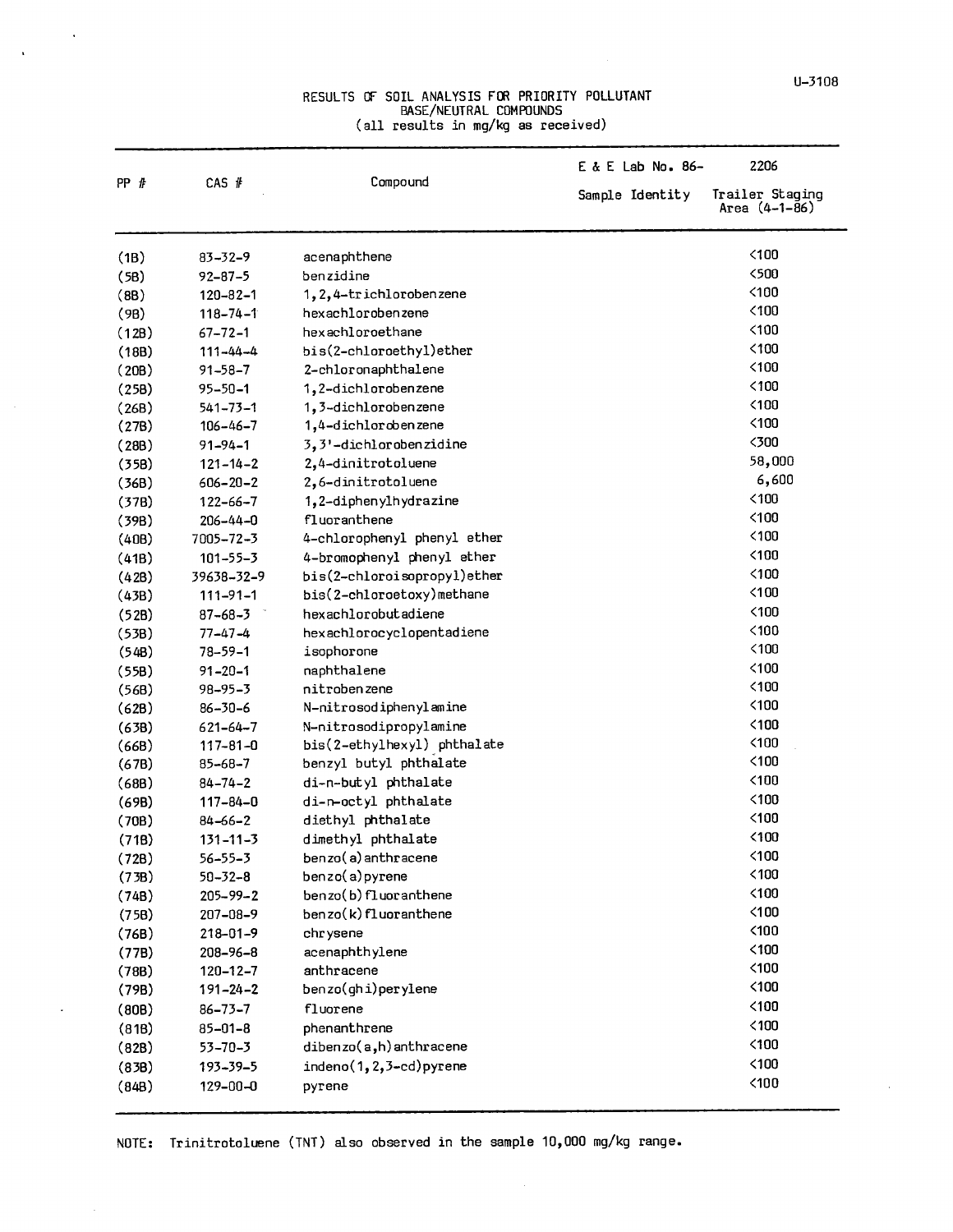$\sim$ 

 $\sigma$  is a sequence of  $\sigma$ 

 $\hat{\boldsymbol{\theta}}$ 

 $\frac{1}{3}$ 

#### RESULTS OF WATER ANALYSE FOR PESTICIDES/P

 $\hat{\mathbf{c}}$ 

 $\bar{z}$ 

 $\sim$ 

 $\bar{z}$ 

 $(ug/L)$ 

| Sample Identity                    | Trailer Staging Area (4-1-86) |
|------------------------------------|-------------------------------|
| E & E Laboratory No.<br>86–        | 2205                          |
| Compound                           |                               |
| Aldrin                             | $250$                         |
| a-BHC                              | $250$                         |
| b-BHC                              | $250$                         |
| q-BHC                              | $250$                         |
| d-BHC                              | $250$                         |
| Chlordane                          | $2500$                        |
| 4,4'-DDD                           | $500$                         |
| $4,4'$ -DDE                        | $<$ 500                       |
| $4,4'$ -DDT                        | <500                          |
| Dieldrin<br>$\mathcal{P}^{\prime}$ | $500$                         |
| Endosulfan I                       | $250$                         |
| Endosulfan II                      | $500$                         |
| Endosulfan sulfate                 | 500                           |
| Endrin                             | $500$                         |
| Endrin aldehyde                    | $500$                         |
| Heptachlor                         | $250$                         |
| Heptachlor epoxide                 | $250$                         |
| $PCB - 1016$                       | $2500$                        |
| PCB - 1221                         | <2500                         |
| PCB - 1232                         | $2500$                        |
| $PCB - 1242$                       | $2500$                        |
| PCB - 1248                         | $2500$                        |
| $PCB - 1254$                       | <5000                         |
| $PCB - 1260$                       | <5000                         |
| Toxaphene                          | <5000                         |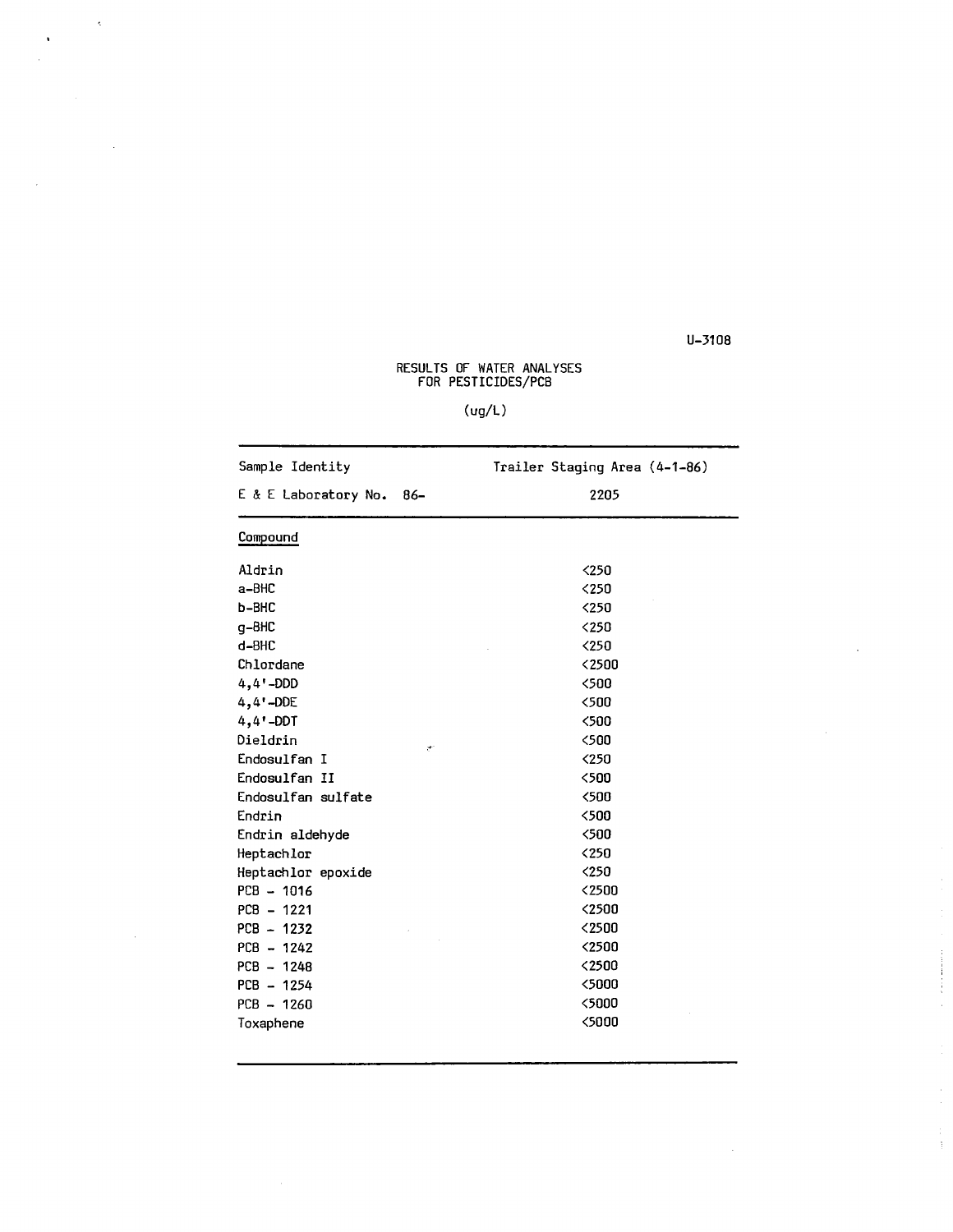$\hat{\mathcal{A}}$ 

 $\ddot{\phantom{0}}$ 

#### RESULTS OF SOIL ANALYSE FOR PESTICIDES/PCB

 $\bar{z}$ 

 $\hat{\mathbf{v}}$ 

 $\sim$ 

 $\ddot{\phantom{1}}$ 

 $\bar{\mathcal{A}}$ 

mg/kg as received

| Sample Identity              | Trailer Staging Area (4-1-86) |
|------------------------------|-------------------------------|
| E & E Laboratory No.<br>-86- | 2206                          |
| Compound                     |                               |
| Aldrin                       | $8.0$                         |
| a-BHC                        | $8.0$                         |
| b-BHC                        | < 8.0                         |
| q-BHC                        | < 8.0                         |
| d-BHC                        | 8.0                           |
| Chlordane                    | $80$                          |
| $4,4'$ -DDD                  | $16$                          |
| 4,4'-DDE                     | $16$                          |
| $4,4'$ -DDT                  | $16$                          |
| Dieldrin                     | $16$                          |
| Endosulfan I                 | < 8.0                         |
| Endosulfan II<br>العج        | $16$                          |
| Endosulfan sulfate           | $16$                          |
| Endrin                       | $16$                          |
| Endrin aldehyde              | $16$                          |
| Heptachlor                   | $8.0$                         |
| Heptachlor epoxide           | 8.0                           |
| PCB - 1016                   | $80$                          |
| PCB - 1221                   | $80$                          |
| PCB - 1232                   | $80$                          |
| PCB - 1242                   | $80$                          |
| PCB - 1248<br>ă.             | $\zeta$ 80                    |
| r<br>PCB - 1254              | $160$                         |
| PCB - 1260                   | $160$                         |
| Toxaphene                    | $160$                         |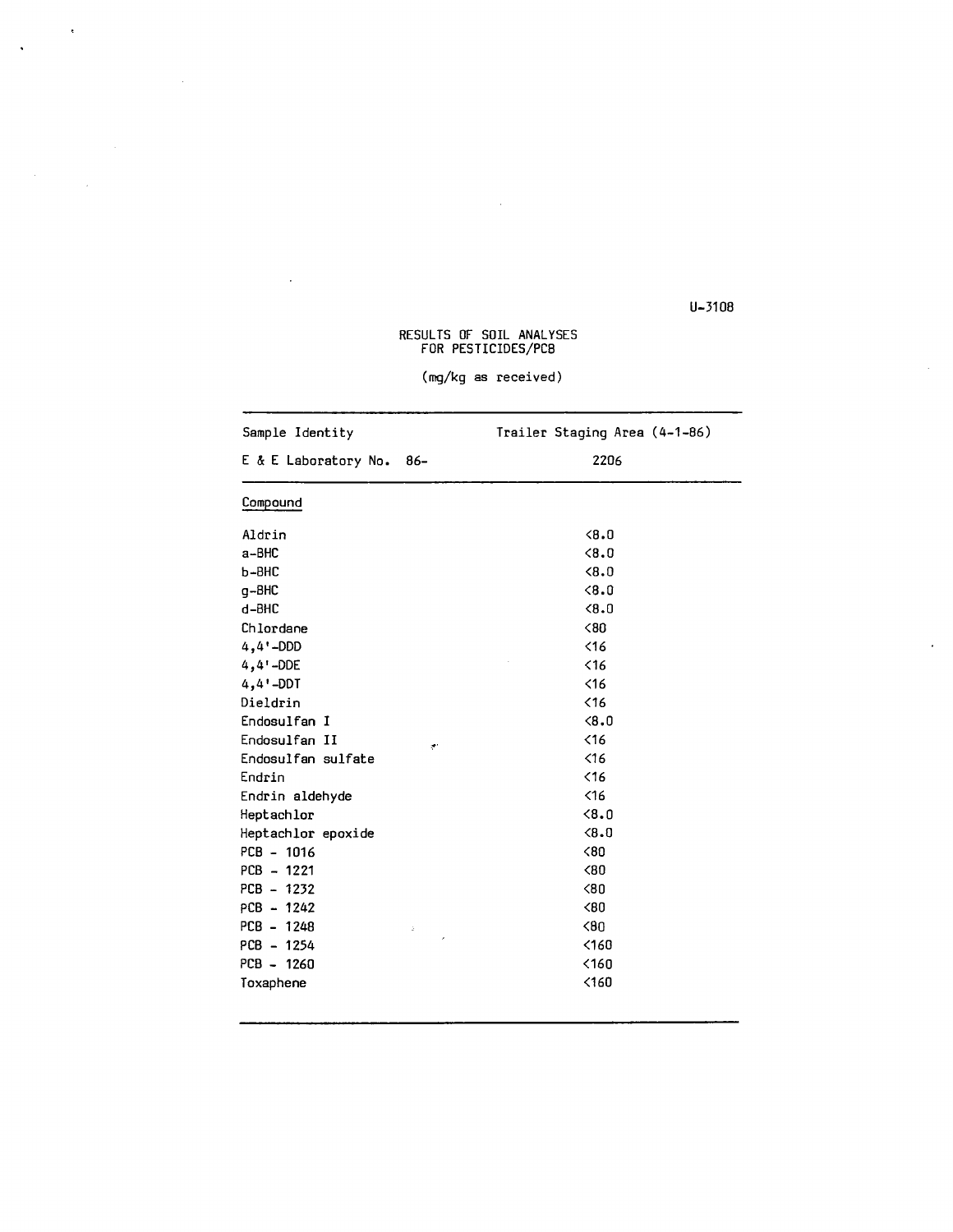$\mathcal{A}^{\mathcal{A}}$ 

# RESULTS OF SOIL ANALYSES<br>FOR PRIORITY POLLUTANT METALS, CYANIDE AND PHENO

 $\sim$   $\sim$ 

 $\label{eq:2.1} \frac{1}{\sqrt{2}}\int_{\mathbb{R}^3}\frac{1}{\sqrt{2}}\left(\frac{1}{\sqrt{2}}\right)^2\left(\frac{1}{\sqrt{2}}\right)^2\left(\frac{1}{\sqrt{2}}\right)^2\left(\frac{1}{\sqrt{2}}\right)^2\left(\frac{1}{\sqrt{2}}\right)^2.$ 

 $\frac{1}{\sqrt{2\pi}}\int_{0}^{\sqrt{2\pi}}\frac{dx}{\sqrt{2\pi}}\,dx$ 

 $\mathcal{A}^{\mathcal{A}}$ 

 $\sim$ 

| E & E Laboratory No.: 86- | 2206                 |
|---------------------------|----------------------|
| Sample Identity           | Trailer Staging Area |
|                           |                      |
| Antimony                  | $6.0$                |
| Arsenic                   | 1.8                  |
| Beryllium                 | < 0.5                |
| Cadmium                   | < 0.5                |
| Chromium                  | 2.3                  |
| Copper                    | 6.3                  |
| Lead                      | 688                  |
| Mercury                   | < 0.05               |
| Nickel                    | 2.8                  |
| $\tau$<br>Selenium        | 5.0                  |
| Silver                    | < 1.0                |
| Thallium                  | (0.5)                |
| Zinc                      | 8.21                 |
| Cyanide                   | $\langle 5$          |
| Phenol                    | 27                   |
|                           |                      |

 $\bar{\bar{z}}$ 

all results in mg/kg as received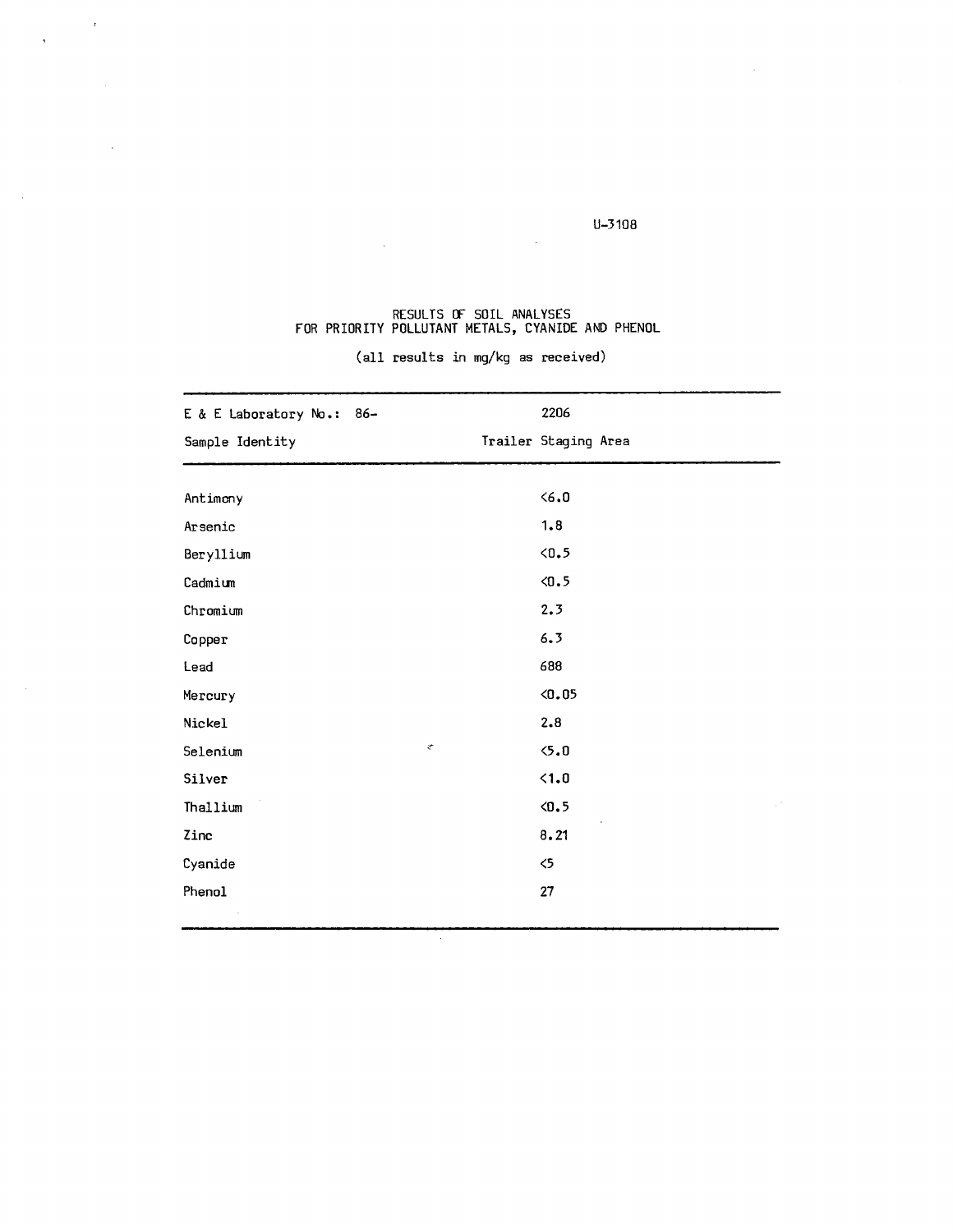#### QUALITY CONTROL FOR PRECISION RESULTS OF REPLICATE ANALYSI

|       |                |                           | E & E Lab Number | uq/L                 |                       | Relative                            |
|-------|----------------|---------------------------|------------------|----------------------|-----------------------|-------------------------------------|
| PP#   | CAS#           | Compound                  | 86-2205          | Original<br>Analysis | Replicate<br>Analysis | Percent<br>Difference<br><b>RPD</b> |
| (4V)  | $71 - 43 - 2$  | benzene                   |                  | $50$                 | $50$                  |                                     |
| (6V)  | $56 - 23 - 5$  | carbon tetrachloride      |                  | $50$                 | $50$                  |                                     |
| (7V)  | 108-90-7       | chlorobenzene             |                  | $50$                 | 50                    |                                     |
| (10V) | $107 - 06 - 2$ | 1,2-dichloroethane        |                  | $50*$                | $50*$                 |                                     |
| (11V) | $71 - 55 - 6$  | 1,1,1-trichloroethane     |                  | 50                   | 50                    |                                     |
| (13V) | $75 - 34 - 3$  | 1,1-dichloroethane        |                  | 50                   | $50$                  |                                     |
| (14V) | $79 - 00 - 5$  | 1,1,2-trichloroethane     |                  | 50 <sub>o</sub>      | $50$                  |                                     |
| (15V) | $79 - 34 - 5$  | 1,1,2,2-tetrachloroethane |                  | 50                   | $50$                  |                                     |
| (16V) | $75 - 00 - 3$  | chloroethane              |                  | 50                   | 50                    |                                     |
| (19V) | $110 - 75 - 8$ | 2-chloroethylvinyl ether  |                  | $50$                 | 50                    |                                     |
| (23V) | $67 - 66 - 3$  | chloroform                |                  | 50                   | $50$                  |                                     |
| (29V) | $75 - 35 - 4$  | 1,1-dichloroethene        |                  | 50                   | $50$                  |                                     |
| (30V) | $156 - 60 - 5$ | trans-1,2-dichloroethene  |                  | 50                   | 50                    |                                     |
| (32V) | $78 - 87 - 5$  | 1,2-dichloropropane       |                  | 50                   | 50                    | --                                  |
| (33V) | 10061-02-6     | trans-1,3-dichloropropene |                  | 50                   | 50 <sub>0</sub>       | --                                  |
|       | 10061-01-05    | cis-1,3-dichloropropene   |                  | 50                   | $50$                  |                                     |
| (38V) | $100 - 41 - 4$ | ethylbenzene              |                  | 50                   | $50$                  | --                                  |
| (44V) | $75 - 09 - 2$  | methylene chloride        |                  | 200                  | 520                   | 88.9                                |
| (45V) | $74 - 87 - 3$  | chloromethane             |                  | 50                   | 50                    | --                                  |
| (46V) | $74 - 83 - 9$  | bromomethane              | ð,               | 50                   | $50$                  | ---                                 |
| (47V) | $75 - 25 - 2$  | bromoform                 |                  | $50$                 | $50$                  |                                     |
| (48V) | $75 - 27 - 4$  | bromodichloromethane      |                  | 50                   | $50$                  |                                     |
| (51V) | $124 - 48 - 1$ | chlorodibromomethane      |                  | 50                   | $50$                  |                                     |
| (85V) | $127 - 18 - 4$ | tetrachloroethene         |                  | 50                   | $50$                  |                                     |
| (86V) | 108-88-3       | toluene                   |                  | 410                  | 430                   | 4.8                                 |
| (87V) | $79 - 01 - 6$  | trichloroethene           |                  | 56                   | $50$                  |                                     |
| (88V) | $75 - 01 - 4$  | vinyl chloride            |                  | $50$                 | <50                   | --                                  |
|       | $67 - 64 - 1$  | acetone                   |                  | $50$                 | $50$                  |                                     |
|       | $75 - 15 - 0$  | carbon disulfide          |                  | <50                  | 50                    |                                     |
|       | $78 - 93 - 3$  | 2-butanone                |                  | $50$                 | $50$                  |                                     |
|       | 108-05-4       | vinyl acetate             |                  | $50$                 | 50                    |                                     |
|       | $591 - 78 - 6$ | 4-methyl-2-pentanone      |                  | $50$                 | 50                    |                                     |
|       | $108 - 10 - 1$ | 2-hexanone                |                  | 50                   | 50                    |                                     |
|       | $100 - 42 - 5$ | styrene                   |                  | 50                   | 50                    |                                     |
|       |                | total xylenes             |                  | 62                   | 88                    | 34.7                                |

Compound present below measurable detection limit

 $\sim$   $\epsilon$ 

 $\sim$   $\alpha$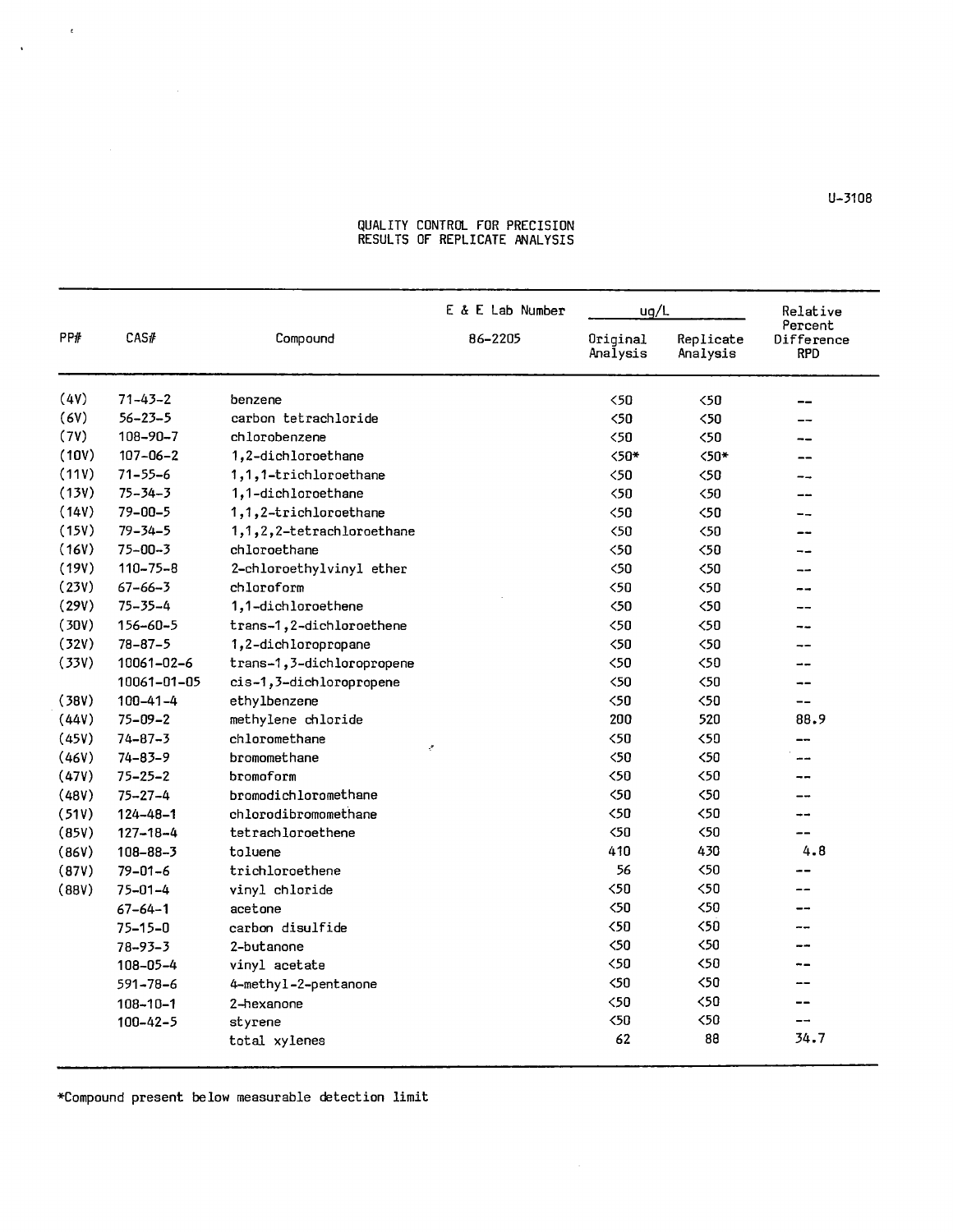#### QUALITY CONTROL FOR ACCURACY: PERCENT RECOVER FOR SPIKED WATER SAMPLE

 $\mathcal{C}^{\mathcal{C}}$ 

 $\sim 20$ 

 $\begin{array}{c} \mathbf{t} \\ \mathbf{t} \end{array}$ 

 $\sim$ 

|             | E & E                 | Original<br>Value | Amount<br>Added | Amount<br>Determined |                     |
|-------------|-----------------------|-------------------|-----------------|----------------------|---------------------|
| Compound    | Laboratory<br>No. 86- |                   | (ug/L)          |                      | Percent<br>Recovery |
| Gamma-BHC   | DI SPIKE              | $0.05$            | 0.20            | 0.19                 | 95.0                |
| Heptachlor  | DI SPIKE              | 50.05             | 0.20            | 0.23                 | 115                 |
| Aldrin      | DI SPIKE              | < 0.05            | 0.20            | 0.14                 | 70.0                |
| Dieldrin    | DI SPIKE              | $0.10$            | 0.50            | 0.47                 | 94.0                |
| Endrin      | DI SPIKE              | $0.10$            | 0.50            | 0.47                 | 94.0                |
| $4.4'$ -DDT | DI SPIKE              | $0.10$            | 0.50            | 0.65                 | 130                 |

 $\sim 10^{11}$  km  $^{-1}$ 

 $\Delta$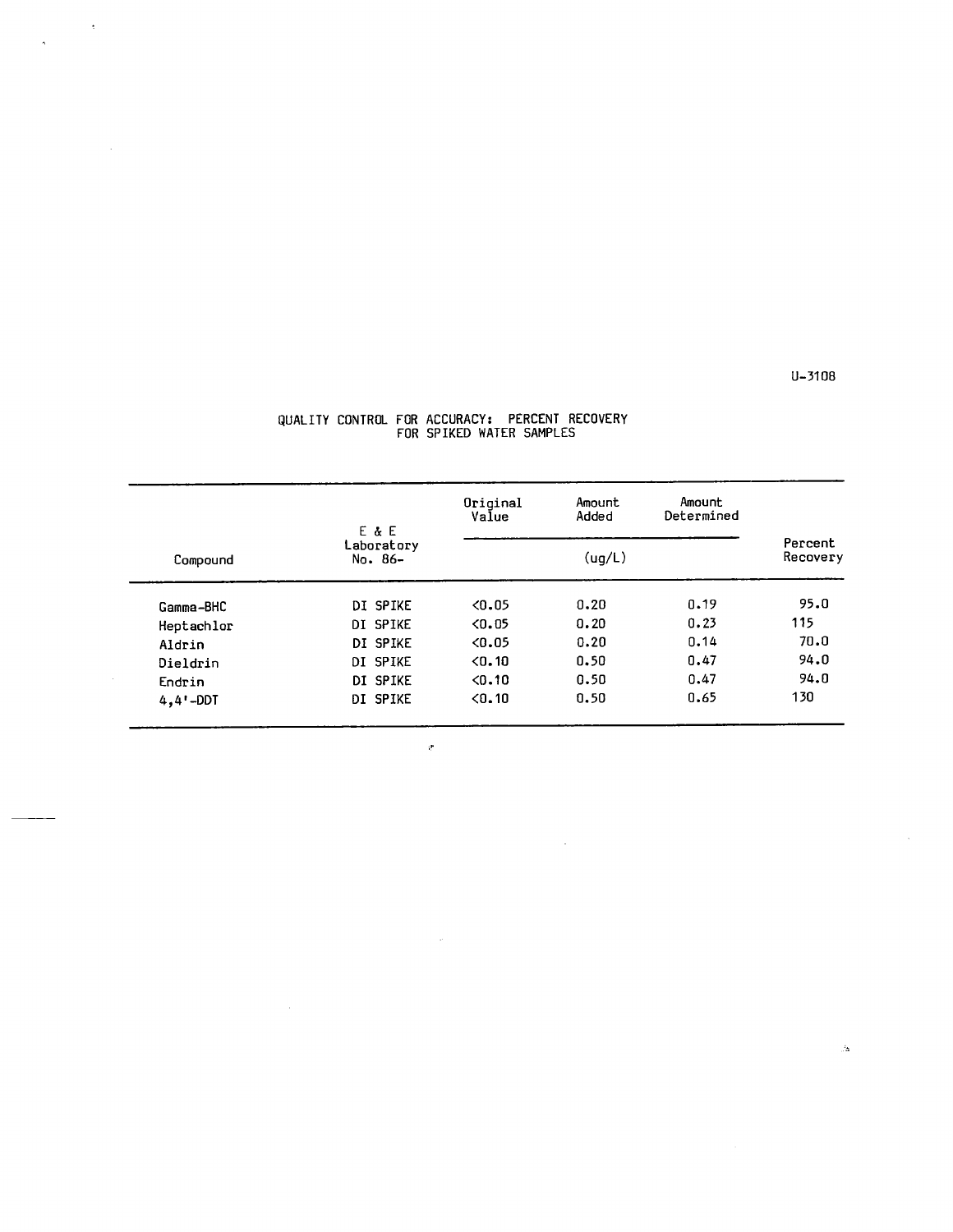$\bar{z}$ 

 $\sim$ 

|                              |       | Concentrations in ug/L |                     |  |
|------------------------------|-------|------------------------|---------------------|--|
| Compound                     | Known | Determined             | Percent<br>Recovery |  |
| 1,4-Dichlorobenzene          | 24.8  | 9.1                    | 36.7                |  |
| Bis(2 chloroisopropyl) ether | 38.8  | 16.6                   | 42.8                |  |
| Hexachloroethane             | 30.0  | 9.1                    | 30.3                |  |
| Nitrobenzene                 | 76.5  | 31.4                   | 41.0                |  |
| Naphthalene                  | 24.8  | 10.6                   | 42.7                |  |
| Acenaphthene                 | 19.5  | 9.6                    | 49.2                |  |
| Fluorene                     | 51.2  | 26.0                   | 50.8                |  |
| 4-Chlorophenyl phenyl ether  | 76.7  | 40.0                   | 52:2                |  |
| 4-Bromophenyl phenyl ether   | 41.5  | 26.7                   | 64.3                |  |
| Anthracene                   | 40.0  | 26.4                   | 66.0                |  |
| <b>Fluoranthene</b>          | 29.8  | 18.3                   | 61.4                |  |
| Butyl Benzl Phthalate        | 51.3  | 17.9                   | 34.9                |  |
| Chrysene                     | 69.9  | 47.2                   | 67.5                |  |
| Ethyl Hexyl Phthalate        | 29.1  | 21.6                   | 74.2                |  |
| Benzo (b) Fluoranthene       | 40.0  | 16.4                   | 41.0                |  |
| Benzo (a) Pyrene             | 24.9  | 10.7                   | 43.0                |  |
| Dibenzo (a,h) Anthracene     | 40.7  | 18.2                   | 44.7                |  |
| Benzo (q,h,i) perylene       | 80.4  | 35.9                   | 44.7                |  |

## QUALITY CONTROL FOR ACCURACY:<br>PERCENT RECOVERY--EPA QUALITY ASSURANCE MATERIAL!

 $\sim 10^6$ 

 $\sim$   $\lambda$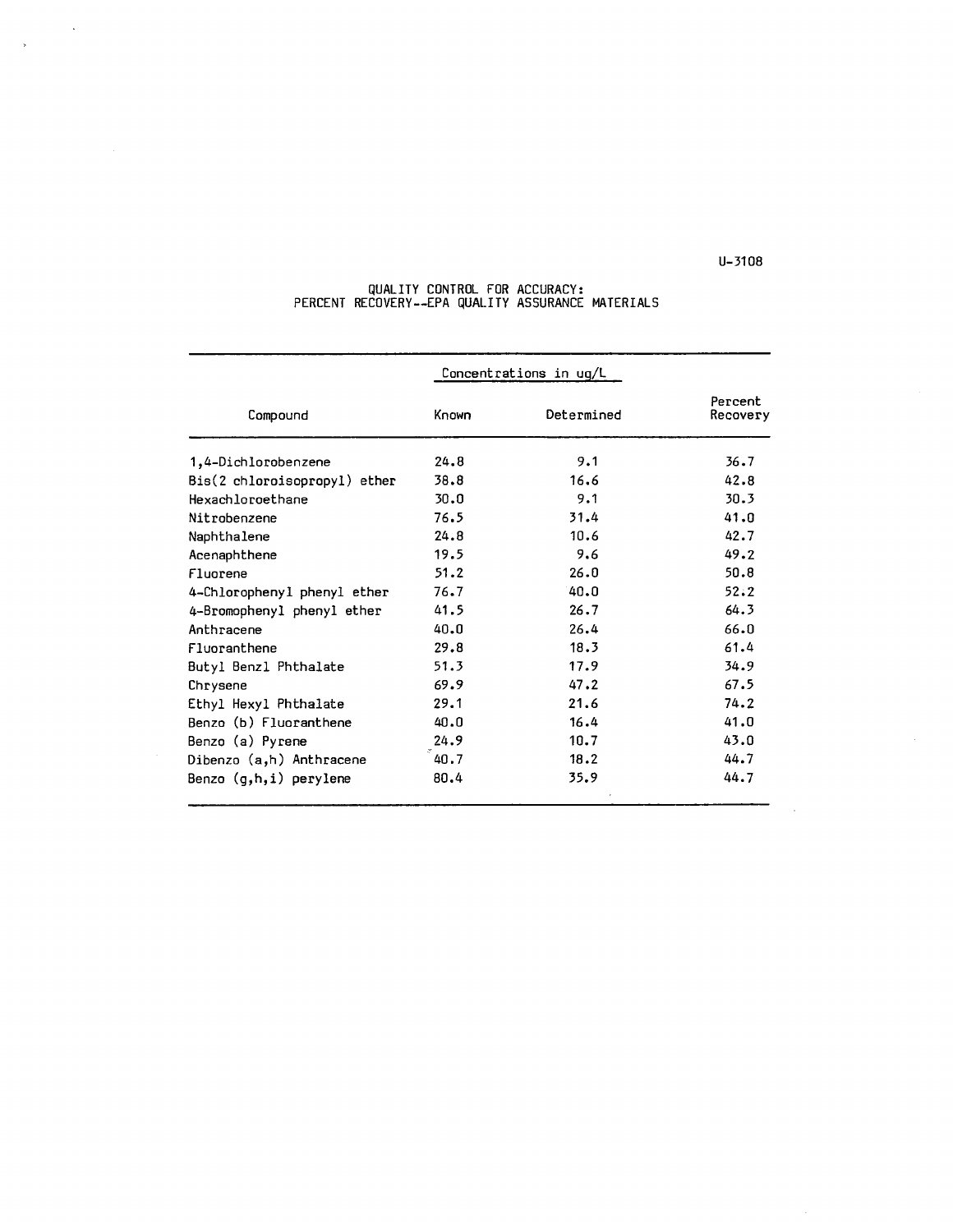-3108

## QUALITY CONTROL FOR ACCURACY: PERCENT RECOVER OF SURROGATE SPIKE

 $\sim 10^{-1}$ 

|                       | E & E                                       | Amount<br>Added+ | Amount<br>Determined |          |  |
|-----------------------|---------------------------------------------|------------------|----------------------|----------|--|
| Compound              | Laboratory<br>No. 86-                       | (ug/L)           | Percent<br>Recovery  |          |  |
| 1,2-Dichloroethane-D4 | 2205<br>2206                                | 50<br>50         | 24<br>40             | 48<br>80 |  |
| Toluene-D8            | 2205<br>2206                                | 50<br>50         | 43<br>47             | 86<br>94 |  |
| 4-Bromofluorobenzene  | 2205<br>2206<br>$\mathcal{L}^{\mathcal{M}}$ | 50<br>50         | 43<br>46             | 86<br>92 |  |

 $\bar{\lambda}$ 

added to dilution analyzed

 $\sim$ 

 $\sim$  3.